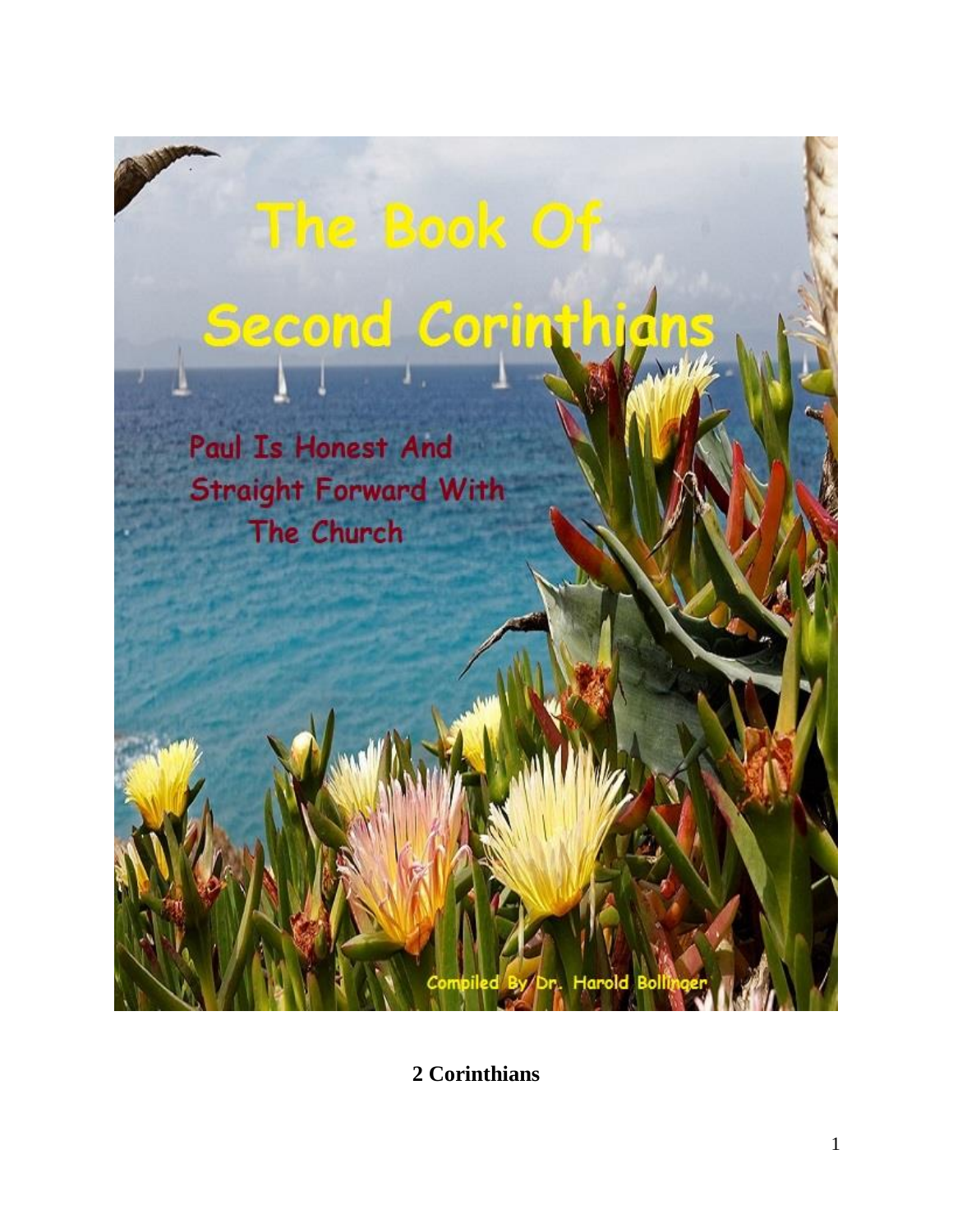# **OVERVIEW:**

Paul constantly struggled with those who would mislead God's people, and he poured his life into spreading the Good News to the uttermost parts of the world. During three missionary trips and other travels, he proclaimed Christ, made converts, and established churches. But often young believers were easy prey for false teachers. False teachers were a constant threat to the gospel and the early church. So Paul had to spend much time warning and correcting these new Christians.

The church at Corinth was weak. Surrounded by idolatry and immorality, they struggled with their Christian faith and life-style. Through personal visits and letters, Paul tried to instruct them in the faith, resolve their conflicts, and solve some of their problems. First Corinthians was sent to deal with specific moral issues in the church and to answer questions about sex, marriage, and tender consciences. That letter confronted the issues directly and was well received by most. But there were false teachers who denied Paul's authority and slandered him. Paul then wrote 2 Corinthians to defend his position and to denounce those who were twisting the truth.

Second Corinthians must have been a difficult letter for Paul to write because he had to list his credentials as an apostle. Paul was reluctant to do so as a humble servant of Christ, but he knew it was necessary. Paul also knew that most of the believers in Corinth had taken his previous words to heart and were beginning to mature in their faith. He affirmed their commitment to Christ.

Second Corinthians begins with Paul reminding his readers of (1) his relationship to them—Paul had always been honest and straightforward with them (2 Cor. 1:12- 14), (2) his itinerary—he was planning to visit them again (2 Cor. 1:15-2:3), and (3) his previous letter (2 Cor. 2:4-11). Paul then moves directly to the subject of false teachers (2 Cor. 2:17), and he reviews his ministry among the Corinthians to demonstrate the validity of his message and to urge them not to turn away from the truth (2 Cor. 3:1-7:16).

Paul next turns to the issue of collecting money for the poor Christians in Jerusalem. He tells them how others have given, and he urges them to show their love in a tangible way as well (2 Cor. 8:1-9:15). Paul then gives a strong defense of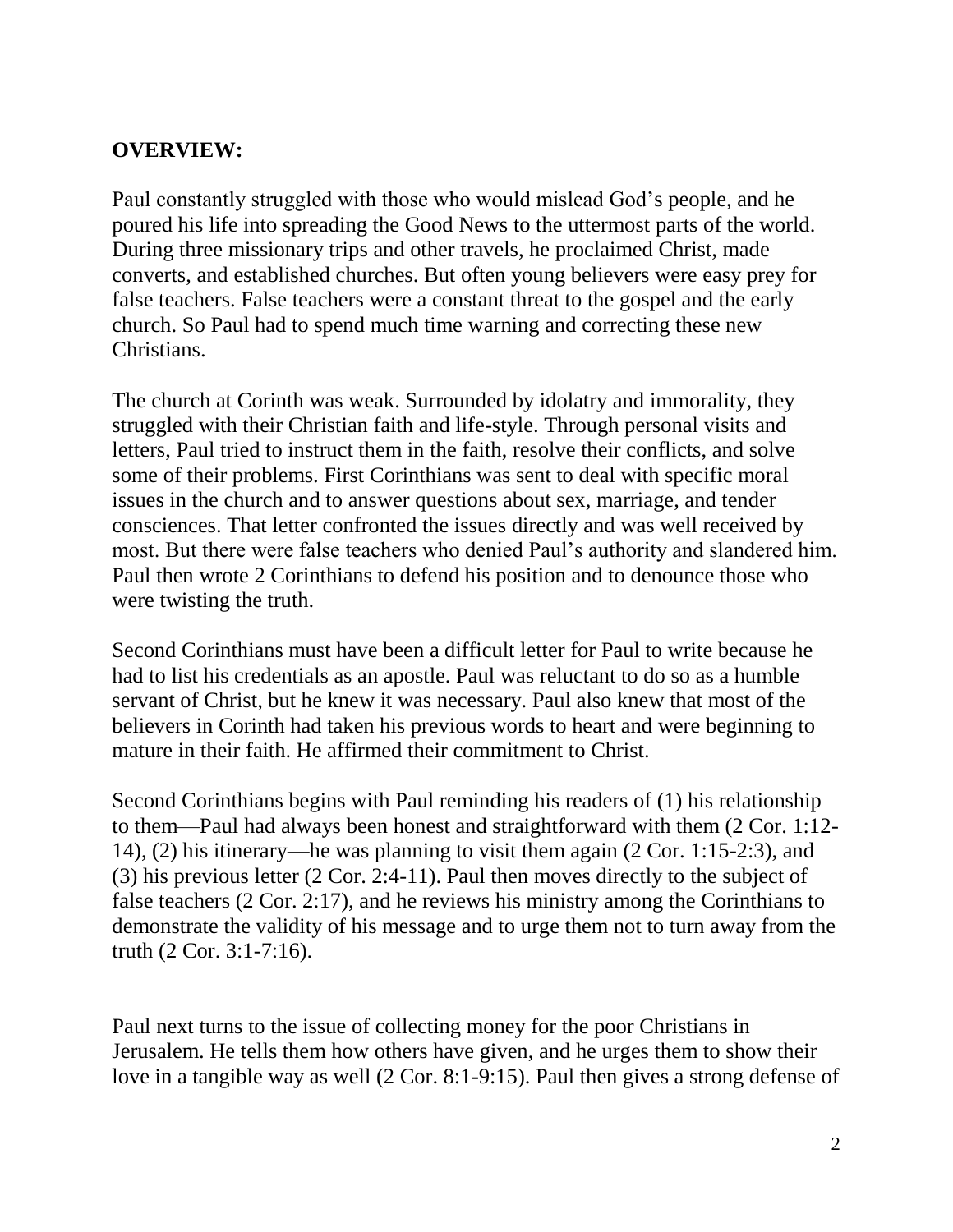his authority as a genuine apostle while pointing out the deceptive influence of the false apostles (2 Cor. 10:1-13:13).

As you read this intensely personal letter, listen to Paul's words of love and exhortation, and be committed to the truth of God's Word and prepared to reject all false teaching.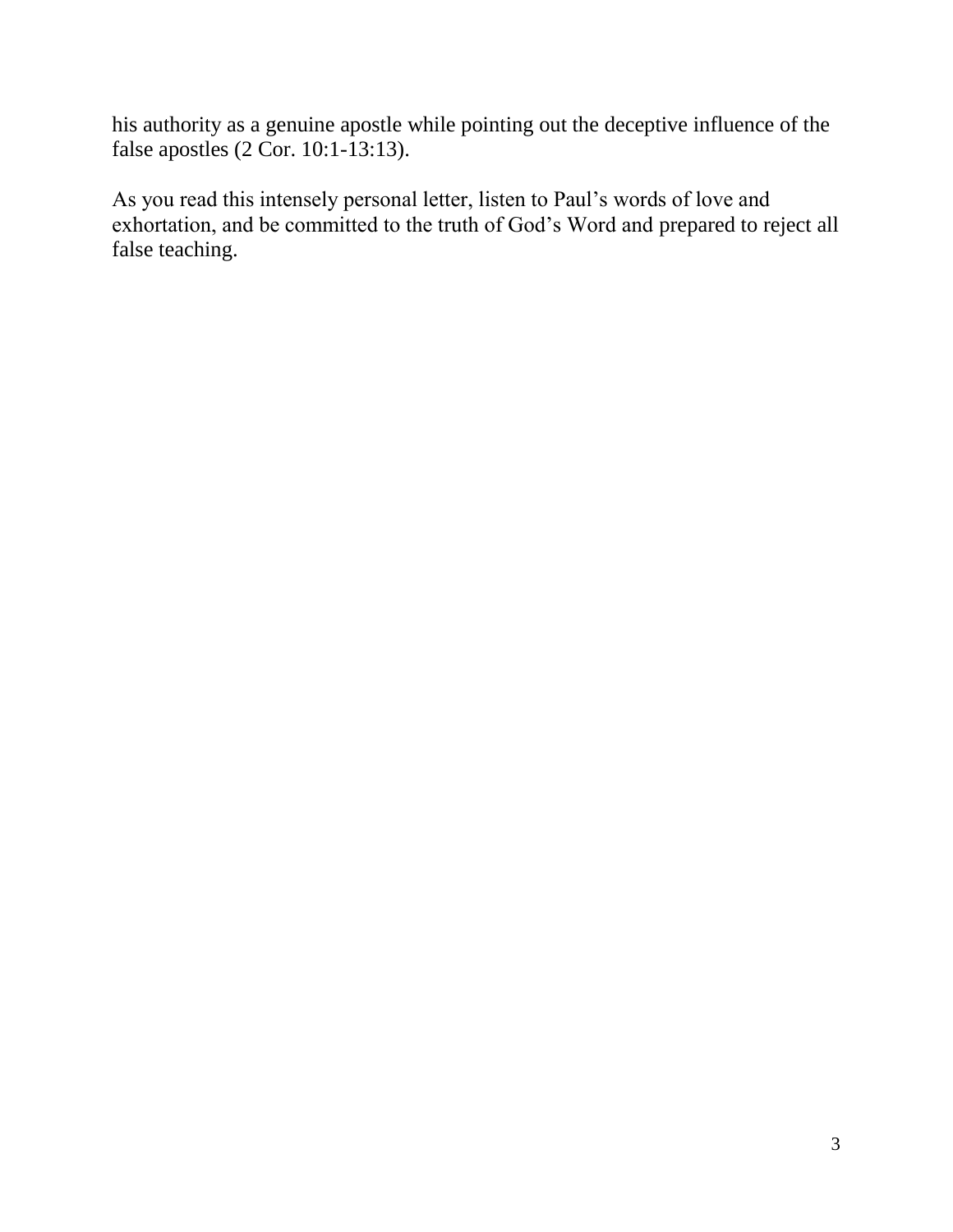#### **THE BLUEPRINT**

In responding to the attacks on his character and authority, Paul explains the nature of Christian ministry and, as an example, openly shares about his ministry. This is an important letter for all who wish to be involved in any kind of Christian ministry, because it has much to teach us about how we should handle our ministries today. Like Paul, those involved in ministry should be blameless, sincere, confident, caring, open, and willing to suffer for the sake of Christ.

#### **1. Paul explains his actions (2 Cor. 1:1-2:11)**

 This letter is from Paul, appointed by God to be an apostle of Christ Jesus, and from our dear brother Timothy.

 We are writing to God's church in Corinth and to all the Christians throughout Greece.

 [2] May God our Father and the Lord Jesus Christ give you his grace and peace.

 [3] All praise to the God and Father of our Lord Jesus Christ. He is the source of every mercy and the God who comforts us. [4] He comforts us in all our troubles so that we can comfort others. When others are troubled, we will be able to give them the same comfort God has given us. [5] You can be sure that the more we suffer for Christ, the more God will shower us with his comfort through Christ. [6] So when we are weighed down with troubles, it is for your benefit and salvation! For when God comforts us, it is so that we, in turn, can be an encouragement to you. Then you can patiently endure the same things we suffer. [7] We are confident that as you share in suffering, you will also share God's comfort.

 [8] I think you ought to know, dear brothers and sisters, about the trouble we went through in the province of Asia. We were crushed and completely overwhelmed, and we thought we would never live through it. [9] In fact, we expected to die. But as a result, we learned not to rely on ourselves, but on God who can raise the dead. [10] And he did deliver us from mortal danger. And we are confident that he will continue to deliver us. [11] He will rescue us because you are helping by praying for us. As a result, many will give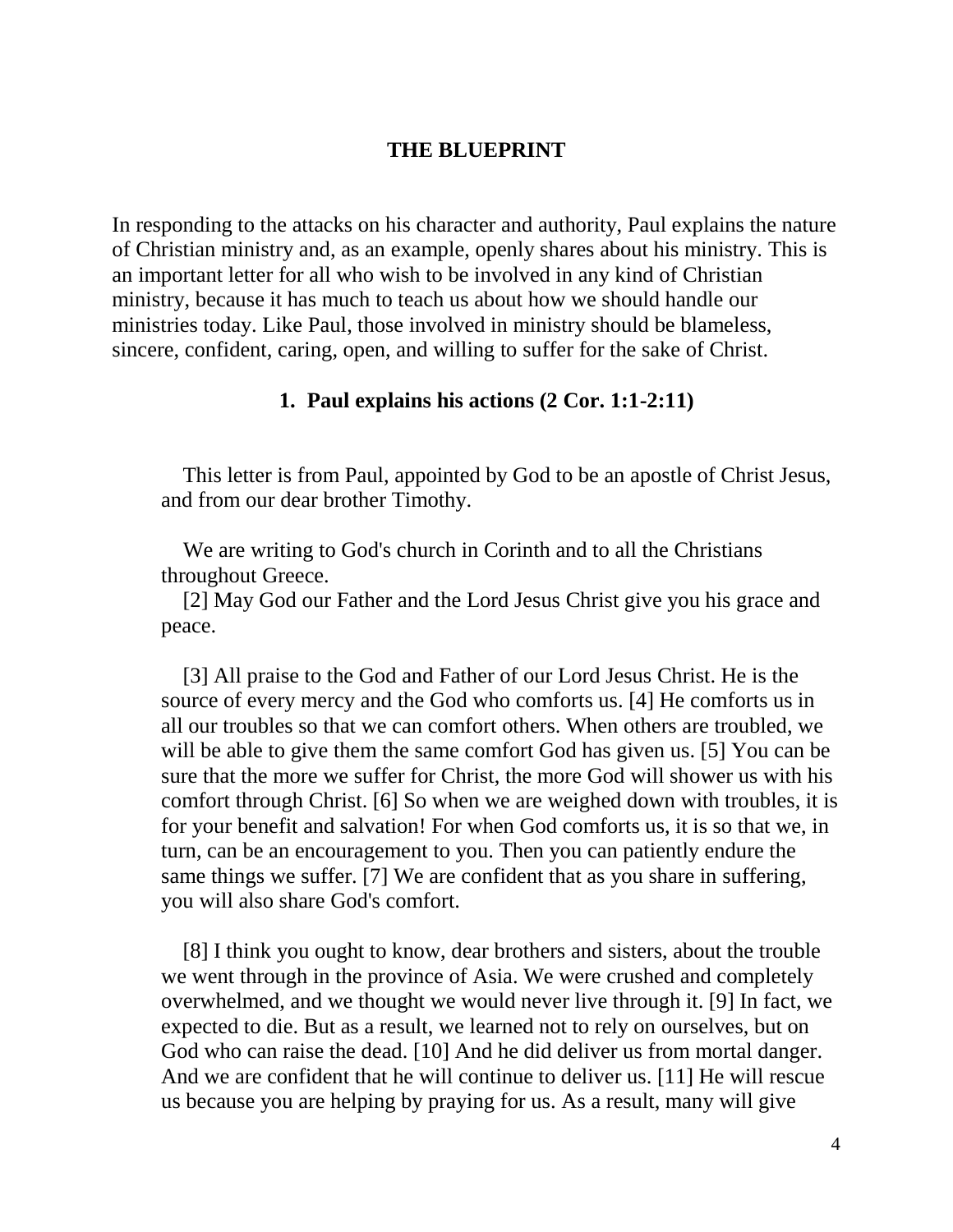thanks to God because so many people's prayers for our safety have been answered.

 [12] We can say with confidence and a clear conscience that we have been honest and sincere in all our dealings. We have depended on God's grace, not on our own earthly wisdom. That is how we have acted toward everyone, and especially toward you. [13] My letters have been straightforward, and there is nothing written between the lines and nothing you can't understand. I hope someday you will fully understand us, [14] even if you don't fully understand us now. Then on the day when our Lord Jesus comes back again, you will be proud of us in the same way we are proud of you.

[15] Since I was so sure of your understanding and trust, I wanted to give you a double blessing. [16] I wanted to stop and see you on my way to Macedonia and again on my return trip. Then you could send me on my way to Judea.

 [17] You may be asking why I changed my plan. Hadn't I made up my mind yet? Or am I like people of the world who say yes when they really mean no? [18] As surely as God is true, I am not that sort of person. My yes means yes [19] because Jesus Christ, the Son of God, never wavers between yes and no. He is the one whom Timothy, Silas, and I preached to you, and he is the divine Yes—God's affirmation. [20] For all of God's promises have been fulfilled in him. That is why we say "Amen" when we give glory to God through Christ.

[21] It is God who gives us, along with you, the ability to stand firm for Christ. He has commissioned us, [22] and he has identified us as his own by placing the Holy Spirit in our hearts as the first installment of everything he will give us.

 [23] Now I call upon God as my witness that I am telling the truth. The reason I didn't return to Corinth was to spare you from a severe rebuke. [24] But that does not mean we want to tell you exactly how to put your faith into practice. We want to work together with you so you will be full of joy as you stand firm in your faith.

 [2:1] So I said to myself, "No, I won't do it. I won't make them unhappy with another painful visit." [2] For if I cause you pain and make you sad, who is going to make me glad? [3] That is why I wrote as I did in my last letter, so that when I do come, I will not be made sad by the very ones who ought to give me the greatest joy. Surely you know that my happiness depends on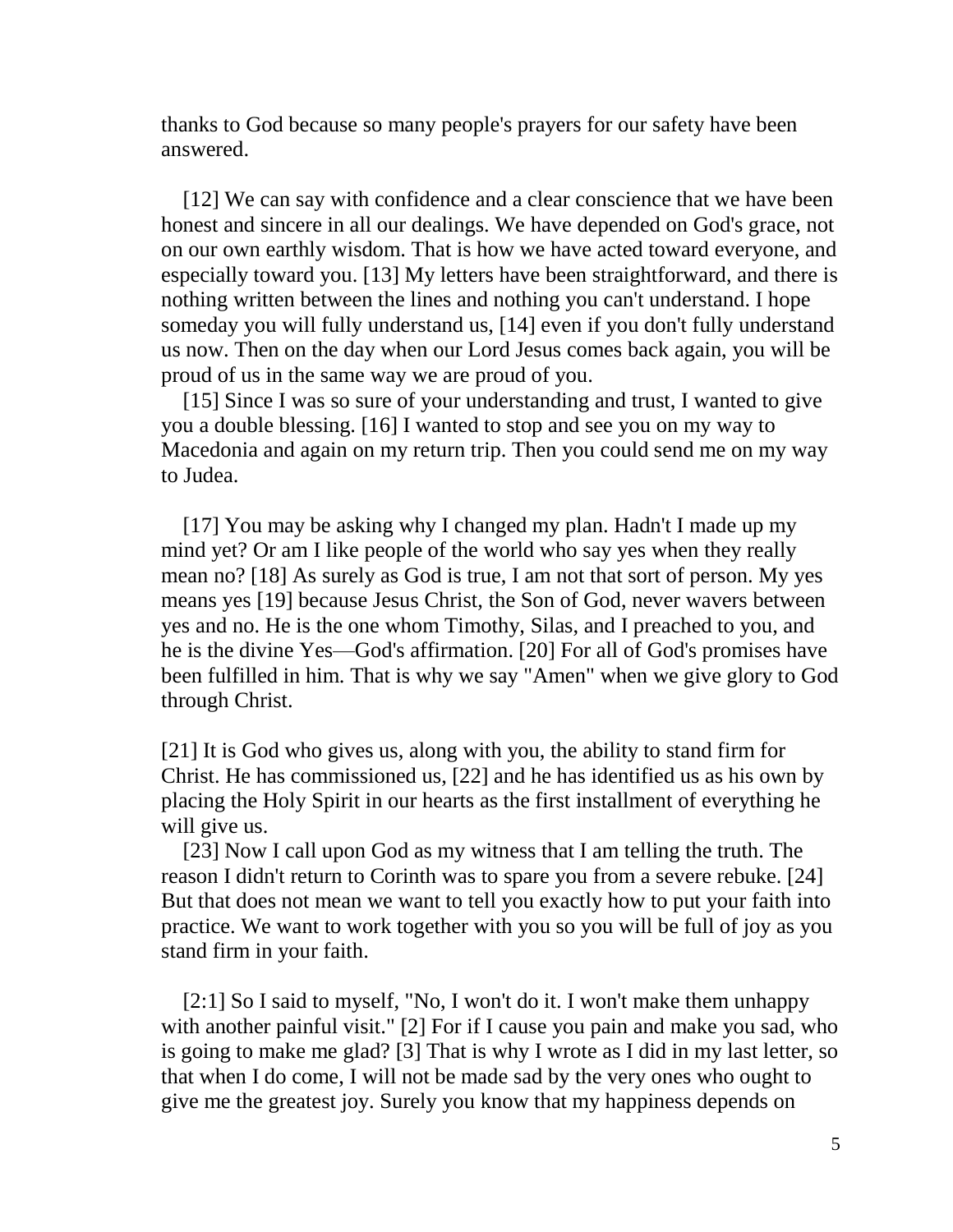your happiness. [4] How painful it was to write that letter! Heartbroken, I cried over it. I didn't want to hurt you, but I wanted you to know how very much I love you.

 [5] I am not overstating it when I say that the man who caused all the trouble hurt your entire church more than he hurt me. [6] He was punished enough when most of you were united in your judgment against him. [7] Now it is time to forgive him and comfort him. Otherwise he may become so discouraged that he won't be able to recover. [8] Now show him that you still love him.

 [9] I wrote to you as I did to find out how far you would go in obeying me. [10] When you forgive this man, I forgive him, too. And when I forgive him (for whatever is to be forgiven), I do so with Christ's authority for your benefit, [11] so that Satan will not outsmart us. For we are very familiar with his evil schemes.

#### **2. Paul defends his ministry (2 Cor. 2:12-7:16)**

 Well, when I came to the city of Troas to preach the Good News of Christ, the Lord gave me tremendous opportunities. [13] But I couldn't rest because my dear brother Titus hadn't yet arrived with a report from you. So I said good-bye and went on to Macedonia to find him.

 [14] But thanks be to God, who made us his captives and leads us along in Christ's triumphal procession. Now wherever we go he uses us to tell others about the Lord and to spread the Good News like a sweet perfume. [15] Our lives are a fragrance presented by Christ to God. But this fragrance is perceived differently by those being saved and by those perishing. [16] To those who are perishing we are a fearful smell of death and doom. But to those who are being saved we are a lifegiving perfume. And who is adequate for such a task as this? [17] You see, we are not like those hucksters—and there are many of them—who preach just to make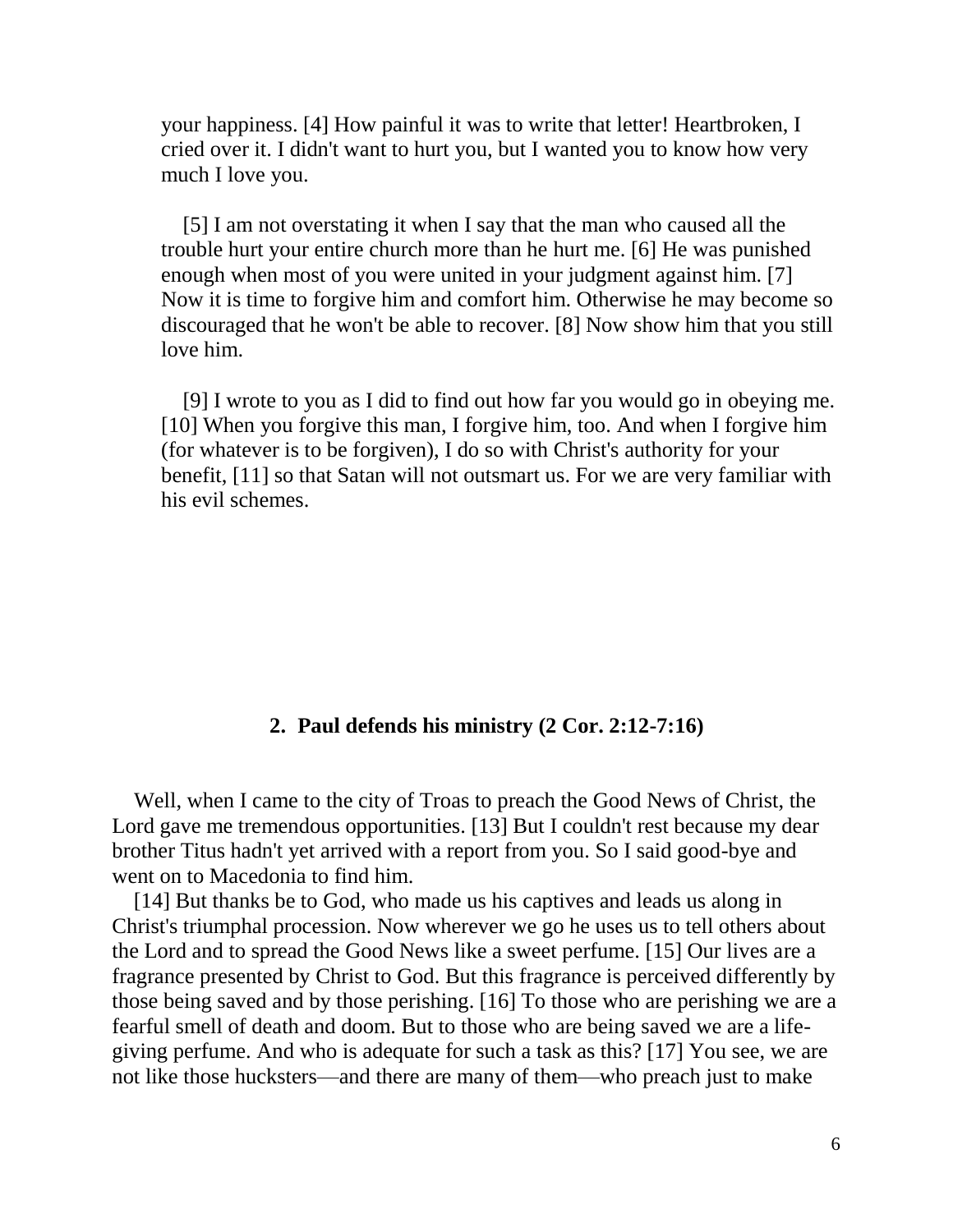money. We preach God's message with sincerity and with Christ's authority. And we know that the God who sent us is watching us.

 [3:1] Are we beginning again to tell you how good we are? Some people need to bring letters of recommendation with them or ask you to write letters of recommendation for them. [2] But the only letter of recommendation we need is you yourselves! Your lives are a letter written in our hearts, and everyone can read it and recognize our good work among you. [3] Clearly, you are a letter from Christ prepared by us. It is written not with pen and ink, but with the Spirit of the living God. It is carved not on stone, but on human hearts.

 [4] We are confident of all this because of our great trust in God through Christ. [5] It is not that we think we can do anything of lasting value by ourselves. Our only power and success come from God. [6] He is the one who has enabled us to represent his new covenant. This is a covenant, not of written laws, but of the Spirit. The old way ends in death; in the new way, the Holy Spirit gives life.

 [7] That old system of law etched in stone led to death, yet it began with such glory that the people of Israel could not bear to look at Moses' face. For his face shone with the glory of God, even though the brightness was already fading away. [8] Shouldn't we expect far greater glory when the Holy Spirit is giving life? [9] If the old covenant, which brings condemnation, was glorious, how much more glorious is the new covenant, which makes us right with God! [10] In fact, that first glory was not glorious at all compared with the overwhelming glory of the new covenant. [11] So if the old covenant, which has been set aside, was full of glory, then the new covenant, which remains forever, has far greater glory.

 [12] Since this new covenant gives us such confidence, we can be very bold. [13] We are not like Moses, who put a veil over his face so the people of Israel would not see the glory fading away. [14] But the people's minds were hardened, and even to this day whenever the old covenant is being read, a veil covers their minds so they cannot understand the truth. And this veil can be removed only by believing in Christ. [15] Yes, even today when they read Moses' writings, their hearts are covered with that veil, and they do not understand.

 [16] But whenever anyone turns to the Lord, then the veil is taken away. [17] Now, the Lord is the Spirit, and wherever the Spirit of the Lord is, he gives freedom. [18] And all of us have had that veil removed so that we can be mirrors that brightly reflect the glory of the Lord. And as the Spirit of the Lord works within us, we become more and more like him and reflect his glory even more.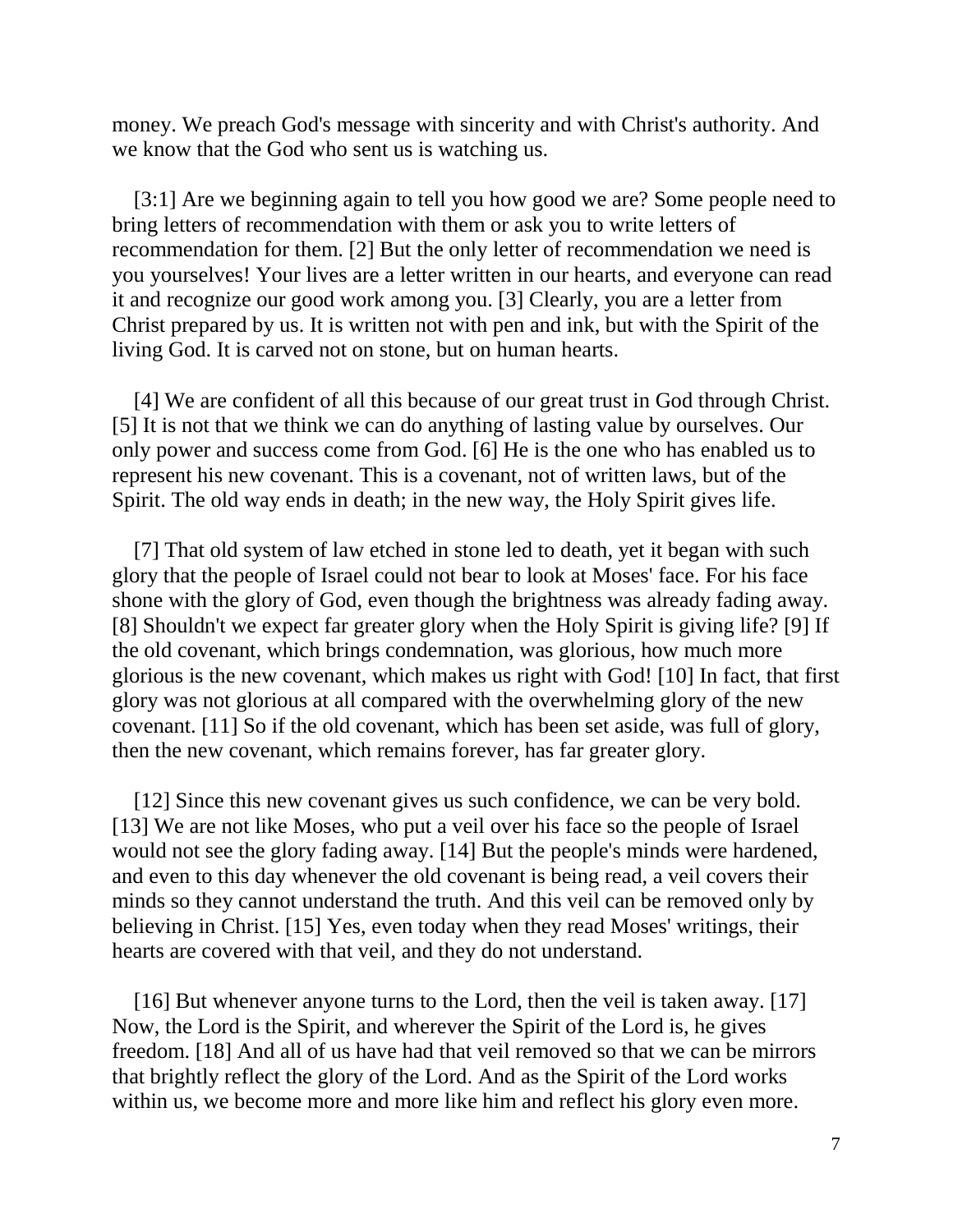[4:1] And so, since God in his mercy has given us this wonderful ministry, we never give up. [2] We reject all shameful and underhanded methods. We do not try to trick anyone, and we do not distort the word of God. We tell the truth before God, and all who are honest know that.

[3] If the Good News we preach is veiled from anyone, it is a sign that they are perishing. [4] Satan, the god of this evil world, has blinded the minds of those who don't believe, so they are unable to see the glorious light of the Good News that is shining upon them. They don't understand the message we preach about the glory of Christ, who is the exact likeness of God.

 [5] We don't go around preaching about ourselves; we preach Christ Jesus, the Lord. All we say about ourselves is that we are your servants because of what Jesus has done for us. [6] For God, who said, "Let there be light in the darkness," has made us understand that this light is the brightness of the glory of God that is seen in the face of Jesus Christ.

 [7] But this precious treasure—this light and power that now shine within us—is held in perishable containers, that is, in our weak bodies. So everyone can see that our glorious power is from God and is not our own.

 [8] We are pressed on every side by troubles, but we are not crushed and broken. We are perplexed, but we don't give up and quit. [9] We are hunted down, but God never abandons us. We get knocked down, but we get up again and keep going. [10] Through suffering, these bodies of ours constantly share in the death of Jesus so that the life of Jesus may also be seen in our bodies.

 [11] Yes, we live under constant danger of death because we serve Jesus, so that the life of Jesus will be obvious in our dying bodies. [12] So we live in the face of death, but it has resulted in eternal life for you.

 [13] But we continue to preach because we have the same kind of faith the psalmist had when he said, "I believed in God, and so I speak." [14] We know that the same God who raised our Lord Jesus will also raise us with Jesus and present us to himself along with you. [15] All of these things are for your benefit. And as God's grace brings more and more people to Christ, there will be great thanksgiving, and God will receive more and more glory.

 [16] That is why we never give up. Though our bodies are dying, our spirits are being renewed every day. [17] For our present troubles are quite small and won't last very long. Yet they produce for us an immeasurably great glory that will last forever! [18] So we don't look at the troubles we can see right now; rather, we look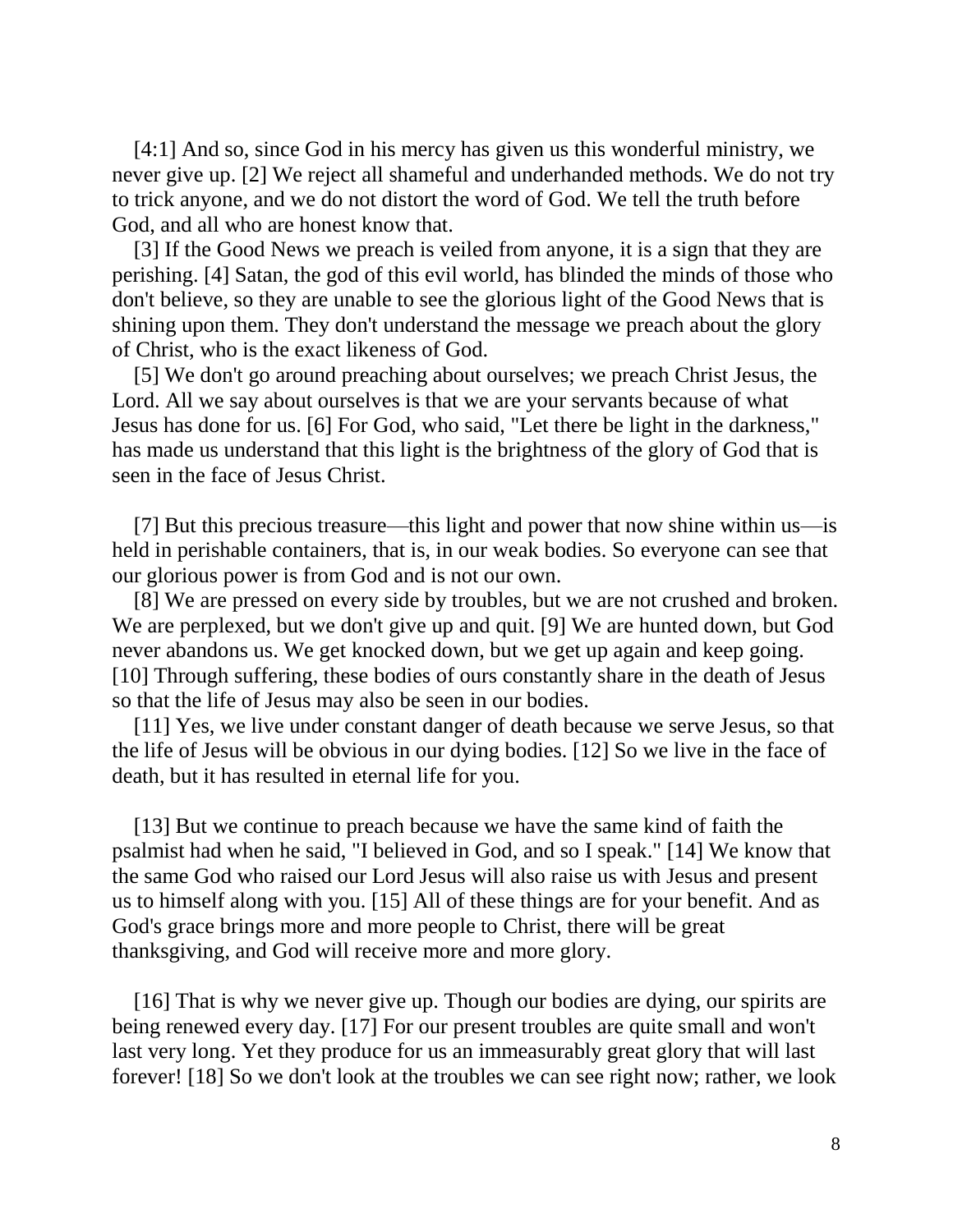forward to what we have not yet seen. For the troubles we see will soon be over, but the joys to come will last forever.

 [5:1] For we know that when this earthly tent we live in is taken down—when we die and leave these bodies—we will have a home in heaven, an eternal body made for us by God himself and not by human hands. [2] We grow weary in our present bodies, and we long for the day when we will put on our heavenly bodies like new clothing.

[3] For we will not be spirits without bodies, but we will put on new heavenly bodies. [4] Our dying bodies make us groan and sigh, but it's not that we want to die and have no bodies at all. We want to slip into our new bodies so that these dying bodies will be swallowed up by everlasting life. [5] God himself has prepared us for this, and as a guarantee he has given us his Holy Spirit.

 [6] So we are always confident, even though we know that as long as we live in these bodies we are not at home with the Lord. [7] That is why we live by believing and not by seeing. [8] Yes, we are fully confident, and we would rather be away from these bodies, for then we will be at home with the Lord. [9] So our aim is to please him always, whether we are here in this body or away from this body. [10] For we must all stand before Christ to be judged. We will each receive whatever we deserve for the good or evil we have done in our bodies.

 [11] It is because we know this solemn fear of the Lord that we work so hard to persuade others. God knows we are sincere, and I hope you know this, too. [12] Are we trying to pat ourselves on the back again? No, we are giving you a reason to be proud of us, so you can answer those who brag about having a spectacular ministry rather than having a sincere heart before God. [13] If it seems that we are crazy, it is to bring glory to God. And if we are in our right minds, it is for your benefit. [14] Whatever we do, it is because Christ's love controls us. Since we believe that Christ died for everyone, we also believe that we have all died to the old life we used to live. [15] He died for everyone so that those who receive his new life will no longer live to please themselves. Instead, they will live to please Christ, who died and was raised for them.

 [16] So we have stopped evaluating others by what the world thinks about them. Once I mistakenly thought of Christ that way, as though he were merely a human being. How differently I think about him now! [17] What this means is that those who become Christians become new persons. They are not the same anymore, for the old life is gone. A new life has begun!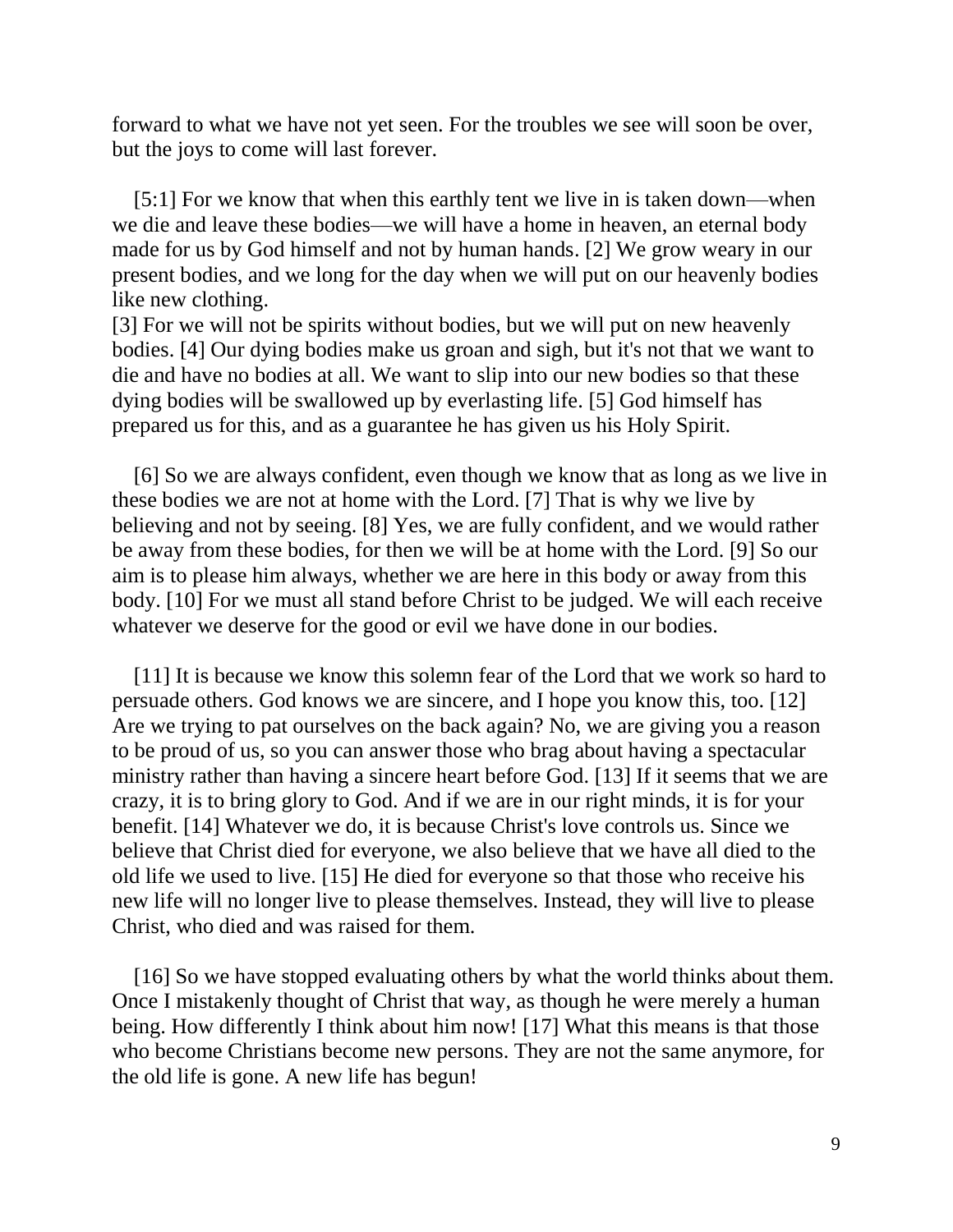[18] All this newness of life is from God, who brought us back to himself through what Christ did. And God has given us the task of reconciling people to him.

[19] For God was in Christ, reconciling the world to himself, no longer counting people's sins against them. This is the wonderful message he has given us to tell others. [20] We are Christ's ambassadors, and God is using us to speak to you. We urge you, as though Christ himself were here pleading with you, "Be reconciled to God!" [21] For God made Christ, who never sinned, to be the offering for our sin, so that we could be made right with God through Christ.

 [6:1] As God's partners, we beg you not to reject this marvelous message of God's great kindness. [2] For God says,

 "At just the right time, I heard you. On the day of salvation, I helped you."

Indeed, God is ready to help you right now. Today is the day of salvation.

 [3] We try to live in such a way that no one will be hindered from finding the Lord by the way we act, and so no one can find fault with our ministry. [4] In everything we do we try to show that we are true ministers of God. We patiently endure troubles and hardships and calamities of every kind. [5] We have been beaten, been put in jail, faced angry mobs, worked to exhaustion, endured sleepless nights, and gone without food. [6] We have proved ourselves by our purity, our understanding, our patience, our kindness, our sincere love, and the power of the Holy Spirit. [7] We have faithfully preached the truth. God's power has been working in us. We have righteousness as our weapon, both to attack and to defend ourselves. [8] We serve God whether people honor us or despise us, whether they slander us or praise us. We are honest, but they call us impostors. [9] We are well known, but we are treated as unknown. We live close to death, but here we are, still alive. We have been beaten within an inch of our lives. [10] Our hearts ache, but we always have joy. We are poor, but we give spiritual riches to others. We own nothing, and yet we have everything.

 [11] Oh, dear Corinthian friends! We have spoken honestly with you. Our hearts are open to you. [12] If there is a problem between us, it is not because of a lack of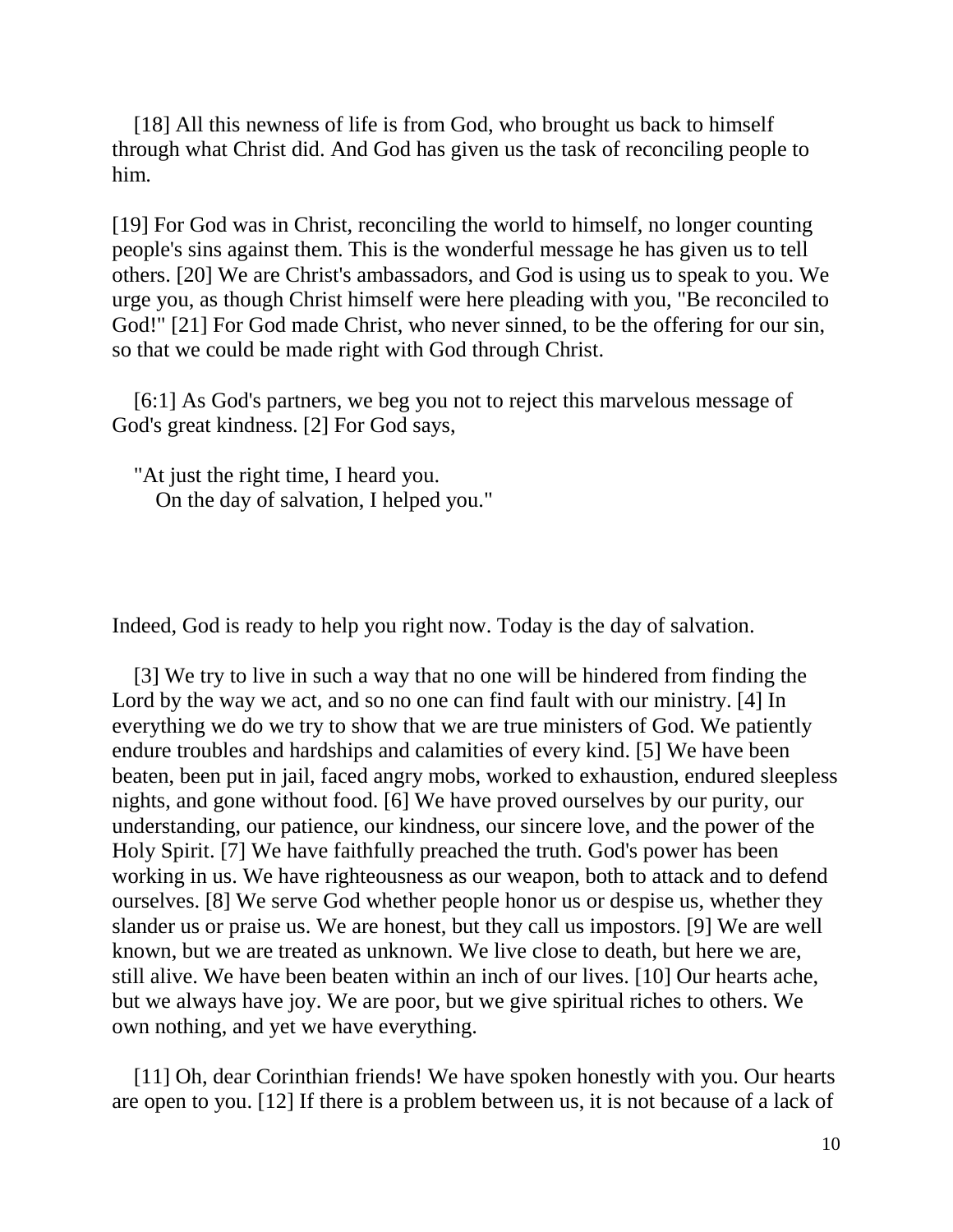love on our part, but because you have withheld your love from us. [13] I am talking now as I would to my own children. Open your hearts to us!

 [14] Don't team up with those who are unbelievers. How can goodness be a partner with wickedness? How can light live with darkness? [15] What harmony can there be between Christ and the Devil? How can a believer be a partner with an unbeliever? [16] And what union can there be between God's temple and idols? For we are the temple of the living God. As God said:

 "I will live in them and walk among them. I will be their God, and they will be my people. [17] Therefore, come out from them and separate yourselves from them, says the Lord. Don't touch their filthy things, and I will welcome you. [18] And I will be your Father, and you will be my sons and daughters,

says the Lord Almighty."

 [7:1] Because we have these promises, dear friends, let us cleanse ourselves from everything that can defile our body or spirit. And let us work toward complete purity because we fear God.

 [2] Please open your hearts to us. We have not done wrong to anyone. We have not led anyone astray. We have not taken advantage of anyone. [3] I'm not saying this to condemn you, for I said before that you are in our hearts forever. We live or die together with you. [4] I have the highest confidence in you, and my pride in you is great. You have greatly encouraged me; you have made me happy despite all our troubles.

 [5] When we arrived in Macedonia there was no rest for us. Outside there was conflict from every direction, and inside there was fear. [6] But God, who encourages those who are discouraged, encouraged us by the arrival of Titus. [7] His presence was a joy, but so was the news he brought of the encouragement he received from you. When he told me how much you were looking forward to my visit, and how sorry you were about what had happened, and how loyal your love is for me, I was filled with joy!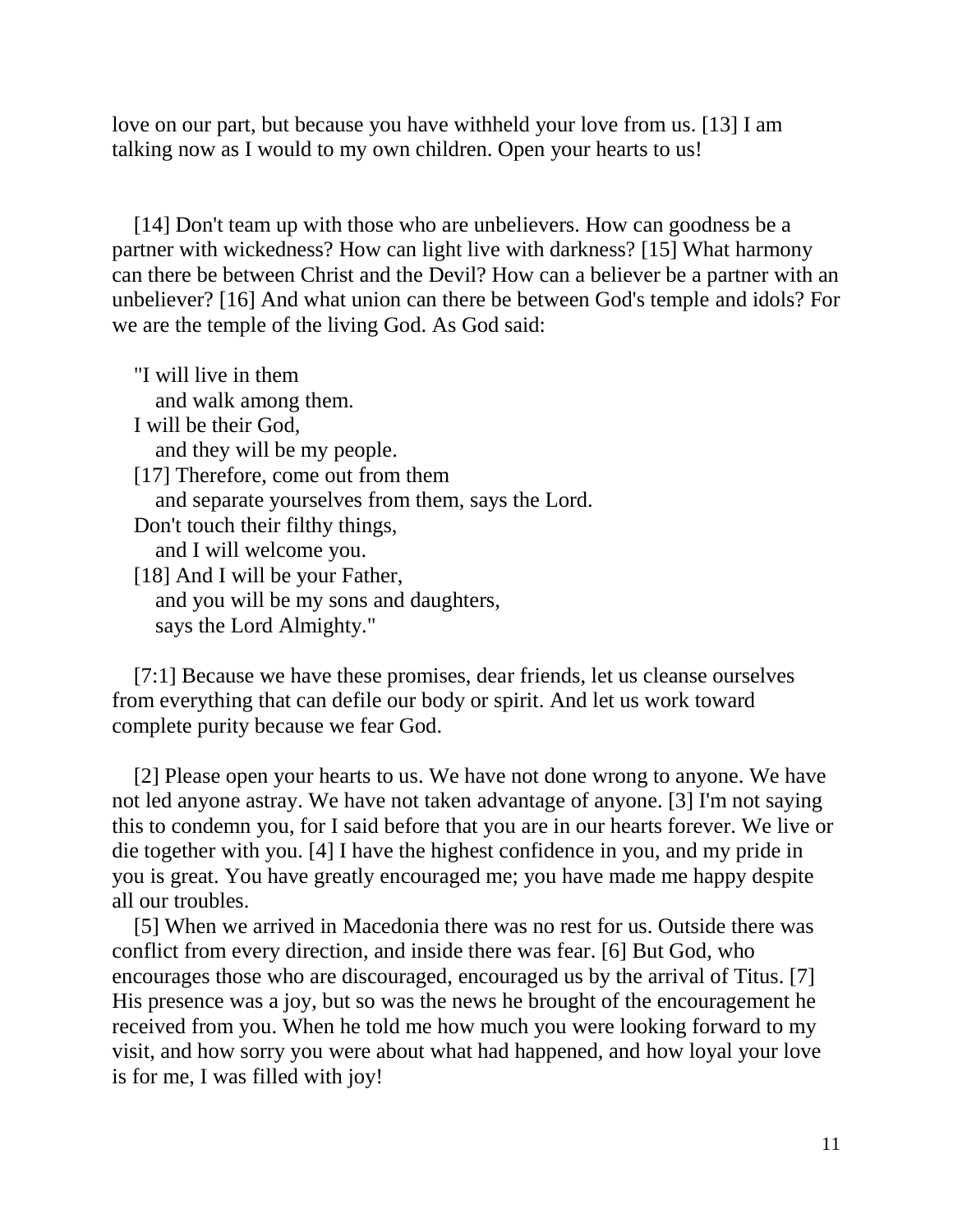[8] I am no longer sorry that I sent that letter to you, though I was sorry for a time, for I know that it was painful to you for a little while. [9] Now I am glad I sent it, not because it hurt you, but because the pain caused you to have remorse and change your ways. It was the kind of sorrow God wants his people to have, so you were not harmed by us in any way. [10] For God can use sorrow in our lives to help us turn away from sin and seek salvation. We will never regret that kind of sorrow. But sorrow without repentance is the kind that results in death.

 [11] Just see what this godly sorrow produced in you! Such earnestness, such concern to clear yourselves, such indignation, such alarm, such longing to see me, such zeal, and such a readiness to punish the wrongdoer. You showed that you have done everything you could to make things right. [12] My purpose was not to write about who did the wrong or who was wronged. I wrote to you so that in the sight of God you could show how much you really do care for us. [13] We have been encouraged by this.

 In addition to our own encouragement, we were especially delighted to see how happy Titus was at the way you welcomed him and set his mind at ease. [14] I had told him how proud I was of you—and you didn't disappoint me. I have always told you the truth, and now my boasting to Titus has also proved true! [15] Now he cares for you more than ever when he remembers the way you listened to him and welcomed him with such respect and deep concern. [16] I am very happy now because I have complete confidence in you.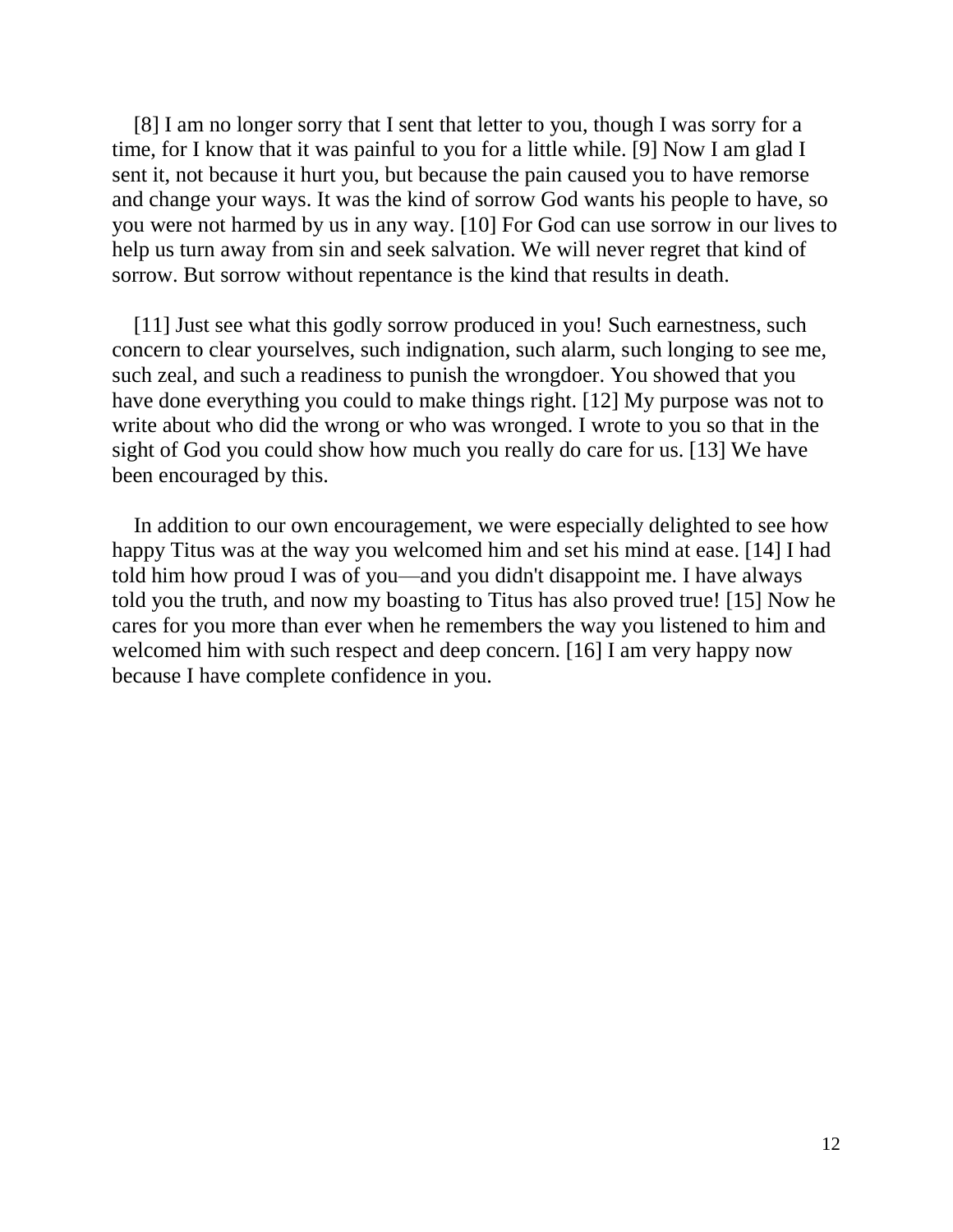#### **3. Paul defends the collection (2 Cor. 8:1-9:15)**

 Now I want to tell you, dear brothers and sisters, what God in his kindness has done for the churches in Macedonia. [2] Though they have been going through much trouble and hard times, their wonderful joy and deep poverty have overflowed in rich generosity. [3] For I can testify that they gave not only what they could afford but far more. And they did it of their own free will. [4] They begged us again and again for the gracious privilege of sharing in the gift for the Christians in Jerusalem.

[5] Best of all, they went beyond our highest hopes, for their first action was to dedicate themselves to the Lord and to us for whatever directions God might give them.

 [6] So we have urged Titus, who encouraged your giving in the first place, to return to you and encourage you to complete your share in this ministry of giving. [7] Since you excel in so many ways—you have so much faith, such gifted speakers, such knowledge, such enthusiasm, and such love for us—now I want you to excel also in this gracious ministry of giving. [8] I am not saying you must do it, even though the other churches are eager to do it. This is one way to prove your love is real.

 [9] You know how full of love and kindness our Lord Jesus Christ was. Though he was very rich, yet for your sakes he became poor, so that by his poverty he could make you rich.

[10] I suggest that you finish what you started a year ago, for you were the first to propose this idea, and you were the first to begin doing something about it. [11] Now you should carry this project through to completion just as enthusiastically as you began it. Give whatever you can according to what you have.

[12] If you are really eager to give, it isn't important how much you are able to give. God wants you to give what you have, not what you don't have. [13] Of course, I don't mean you should give so much that you suffer from having too little. I only mean that there should be some equality. [14] Right now you have plenty and can help them. Then at some other time they can share with you when you need it. In this way, everyone's needs will be met. [15] Do you remember what the Scriptures say about this? "Those who gathered a lot had nothing left over, and those who gathered only a little had enough."

 [16] I am thankful to God that he has given Titus the same enthusiasm for you that I have. [17] He welcomed our request that he visit you again. In fact, he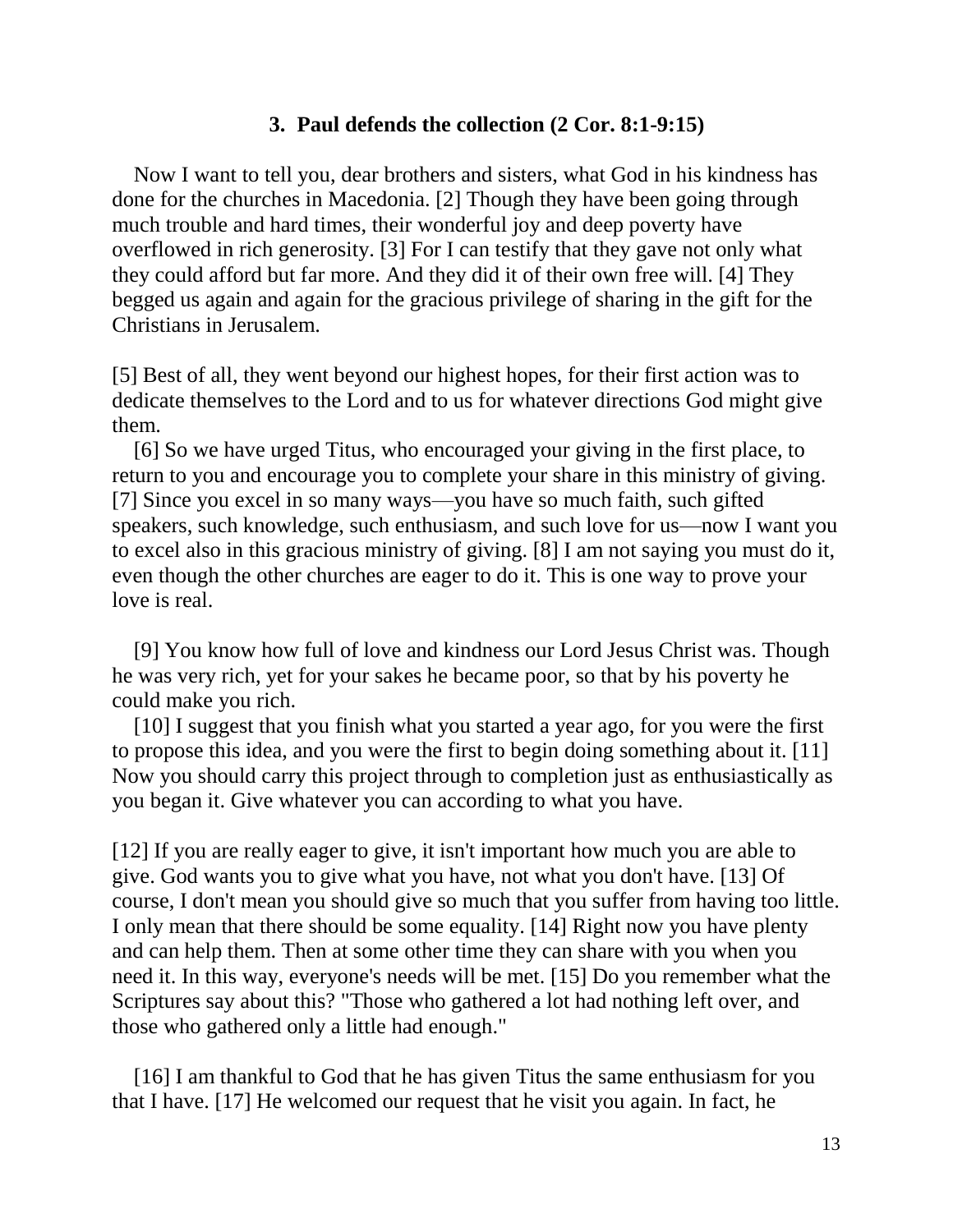himself was eager to go and see you. [18] We are also sending another brother with Titus. He is highly praised in all the churches as a preacher of the Good News. [19] He was appointed by the churches to accompany us as we take the offering to Jerusalem—a service that glorifies the Lord and shows our eagerness to help. [20] By traveling together we will guard against any suspicion, for we are anxious that no one should find fault with the way we are handling this generous gift. [21] We are careful to be honorable before the Lord, but we also want everyone else to know we are honorable.

 [22] And we are also sending with them another brother who has been thoroughly tested and has shown how earnest he is on many occasions. He is now even more enthusiastic because of his increased confidence in you. [23] If anyone asks about Titus, say that he is my partner who works with me to help you. And these brothers are representatives of the churches. They are splendid examples of those who bring glory to Christ. [24] So show them your love, and prove to all the churches that our boasting about you is justified.

 [9:1] I really don't need to write to you about this gift for the Christians in Jerusalem. [2] For I know how eager you are to help, and I have been boasting to our friends in Macedonia that you Christians in Greece were ready to send an offering a year ago. In fact, it was your enthusiasm that stirred up many of them to begin helping. [3] But I am sending these brothers just to be sure that you really are ready, as I told them you would be, with your money all collected. I don't want it to turn out that I was wrong in my boasting about you.

[4] I would be humiliated—and so would you—if some Macedonian Christians came with me, only to find that you still weren't ready after all I had told them! [5] So I thought I should send these brothers ahead of me to make sure the gift you promised is ready. But I want it to be a willing gift, not one given under pressure.

 [6] Remember this—a farmer who plants only a few seeds will get a small crop. But the one who plants generously will get a generous crop. [7] You must each make up your own mind as to how much you should give. Don't give reluctantly or in response to pressure. For God loves the person who gives cheerfully. [8] And God will generously provide all you need. Then you will always have everything you need and plenty left over to share with others. [9] As the Scriptures say,

 "Godly people give generously to the poor. Their good deeds will never be forgotten."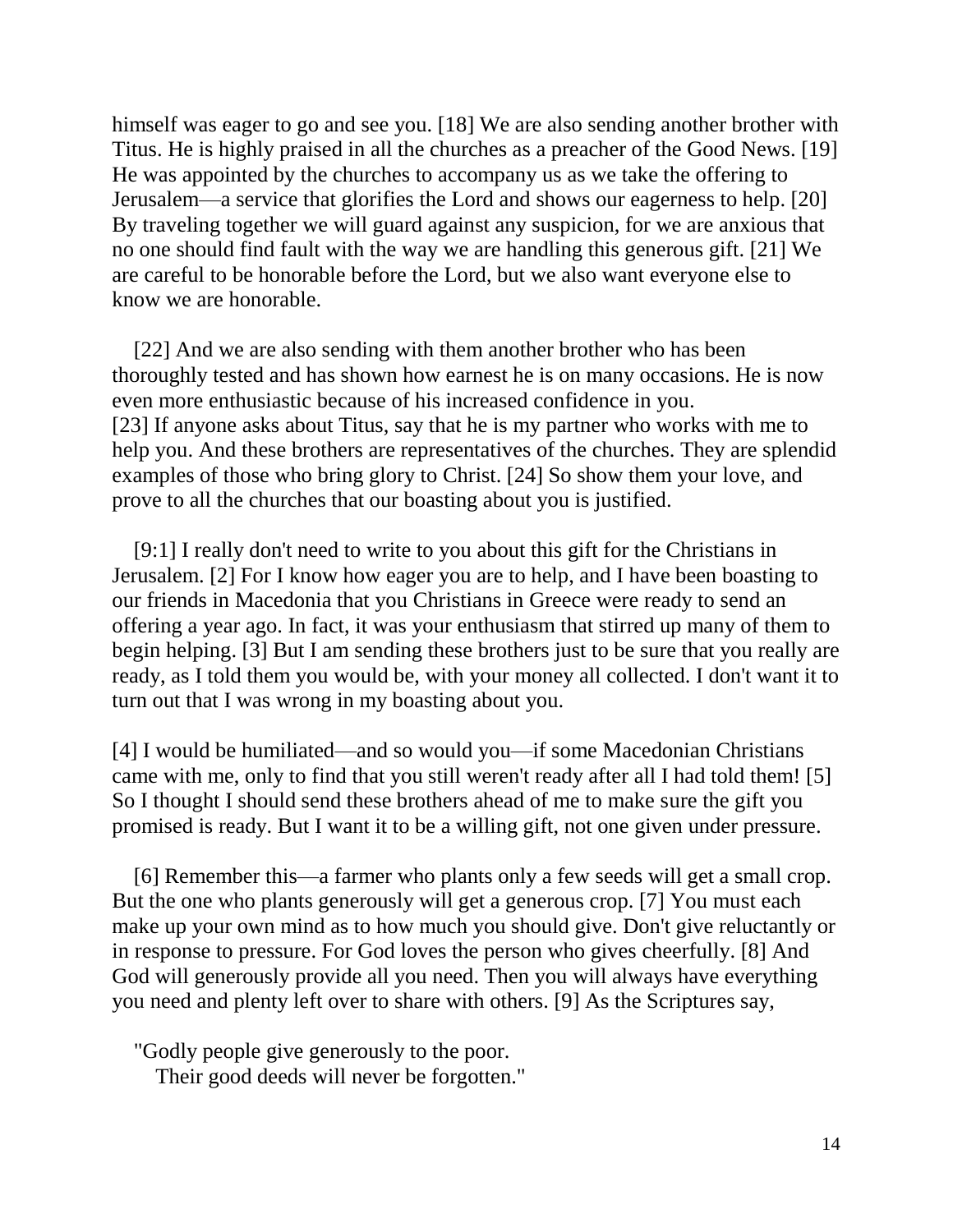[10] For God is the one who gives seed to the farmer and then bread to eat. In the same way, he will give you many opportunities to do good, and he will produce a great harvest of generosity in you.

[11] Yes, you will be enriched so that you can give even more generously. And when we take your gifts to those who need them, they will break out in thanksgiving to God. [12] So two good things will happen—the needs of the Christians in Jerusalem will be met, and they will joyfully express their thanksgiving to God. [13] You will be glorifying God through your generous gifts. For your generosity to them will prove that you are obedient to the Good News of Christ. [14] And they will pray for you with deep affection because of the wonderful grace of God shown through you.

[15] Thank God for his Son—a gift too wonderful for words!

## **4. Paul defends his authority (2 Cor. 10:1-13:13)**

 Now I, Paul, plead with you. I plead with the gentleness and kindness that Christ himself would use, even though some of you say I am bold in my letters but timid in person. [2] I hope it won't be necessary, but when I come I may have to be very bold with those who think we act from purely human motives. [3] We are human, but we don't wage war with human plans and methods. [4] We use God's mighty weapons, not mere worldly weapons, to knock down the Devil's strongholds. [5] With these weapons we break down every proud argument that keeps people from knowing God. With these weapons we conquer their rebellious ideas, and we teach them to obey Christ. [6] And we will punish those who remained disobedient after the rest of you became loyal and obedient.

 [7] The trouble with you is that you make your decisions on the basis of appearance. You must recognize that we belong to Christ just as much as those who proudly declare that they belong to Christ. [8] I may seem to be boasting too much about the authority given to us by the Lord. But this authority is to build you up, not to tear you down. And I will not be put to shame by having my work among you destroyed.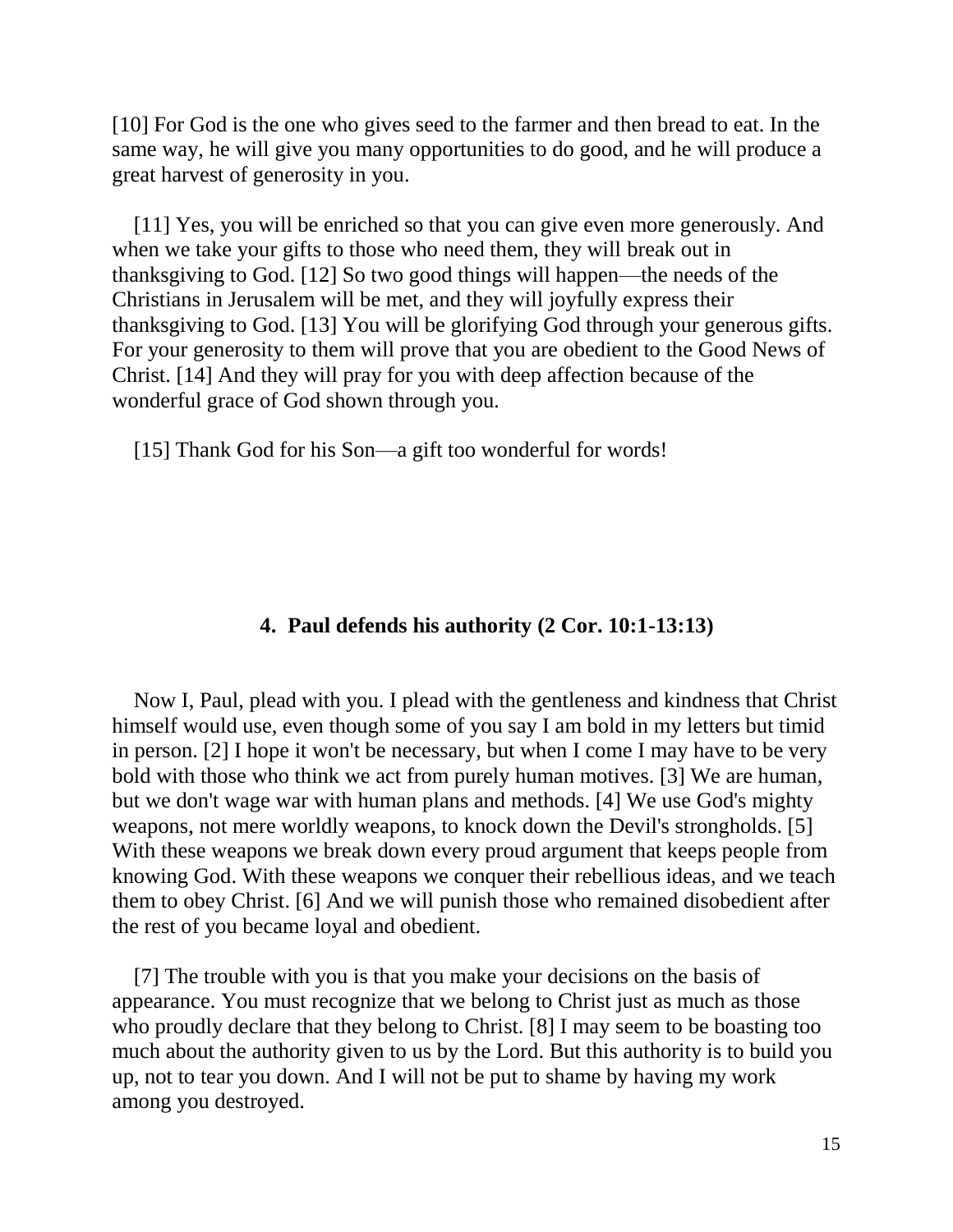[9] Now this is not just an attempt to frighten you by my letters. [10] For some say, "Don't worry about Paul. His letters are demanding and forceful, but in person he is weak, and his speeches are really bad!" [11] The ones who say this must realize that we will be just as demanding and forceful in person as we are in our letters.

 [12] Oh, don't worry; I wouldn't dare say that I am as wonderful as these other men who tell you how important they are! But they are only comparing themselves with each other, and measuring themselves by themselves. What foolishness!

 [13] But we will not boast of authority we do not have. Our goal is to stay within the boundaries of God's plan for us, and this plan includes our working there with you. [14] We are not going too far when we claim authority over you, for we were the first to travel all the way to you with the Good News of Christ. [15] Nor do we claim credit for the work someone else has done. Instead, we hope that your faith will grow and that our work among you will be greatly enlarged. [16] Then we will be able to go and preach the Good News in other places that are far beyond you, where no one else is working. Then there will be no question about being in someone else's territory. [17] As the Scriptures say,

 "The person who wishes to boast should boast only of what the Lord has done."

[18] When people boast about themselves, it doesn't count for much. But when the Lord commends someone, that's different!

 [11:1] I hope you will be patient with me as I keep on talking like a fool. Please bear with me. [2] I am jealous for you with the jealousy of God himself. For I promised you as a pure bride to one husband, Christ. [3] But I fear that somehow you will be led away from your pure and simple devotion to Christ, just as Eve was deceived by the serpent. [4] You seem to believe whatever anyone tells you, even if they preach about a different Jesus than the one we preach, or a different Spirit than the one you received, or a different kind of gospel than the one you believed. [5] But I don't think I am inferior to these "super apostles." [6] I may not be a trained speaker, but I know what I am talking about. I think you realize this by now, for we have proved it again and again.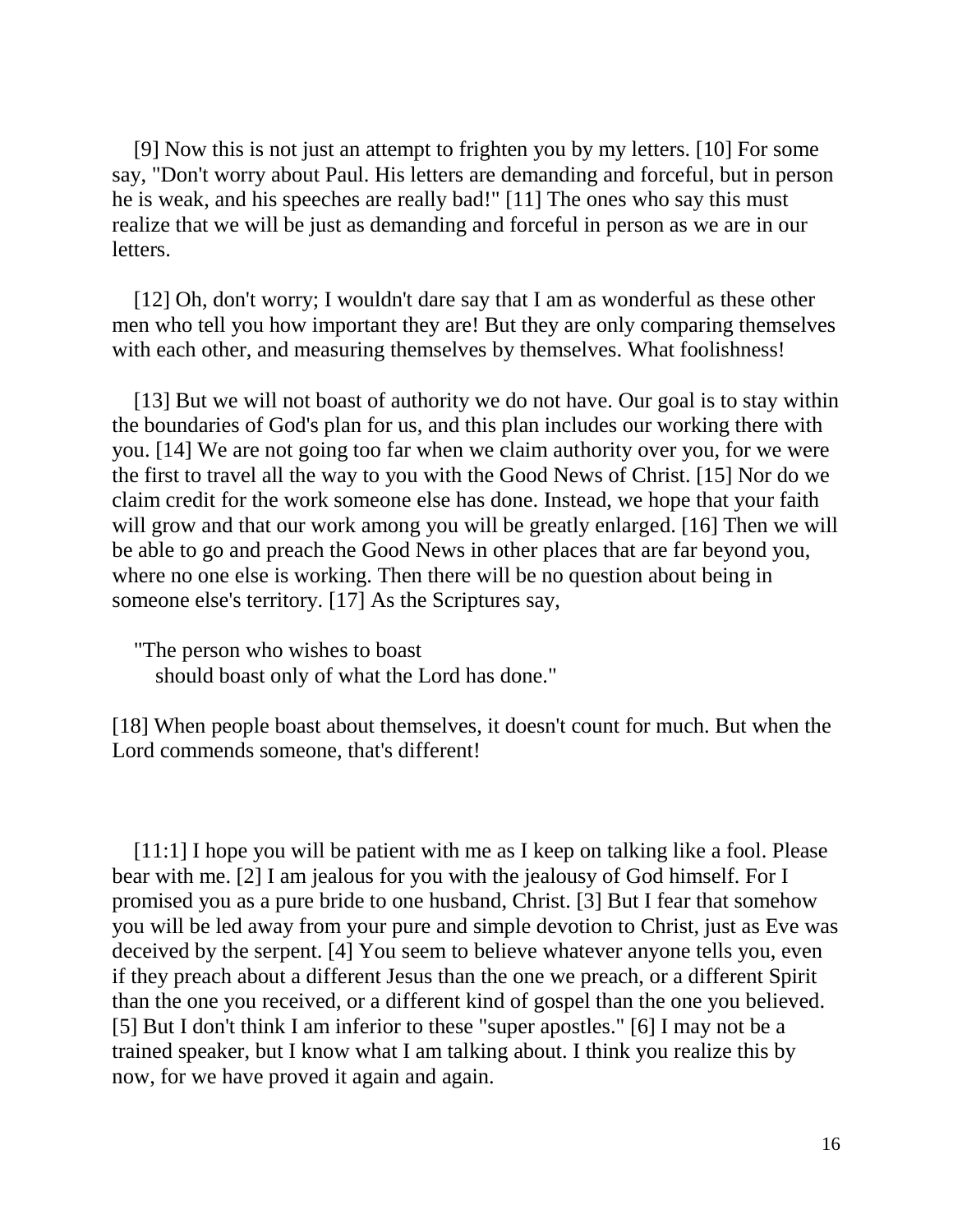[7] Did I do wrong when I humbled myself and honored you by preaching God's Good News to you without expecting anything in return? [8] I "robbed" other churches by accepting their contributions so I could serve you at no cost. [9] And when I was with you and didn't have enough to live on, I did not ask you to help me. For the brothers who came from Macedonia brought me another gift. I have never yet asked you for any support, and I never will. [10] As surely as the truth of Christ is in me, I will never stop boasting about this all over Greece. [11] Why? Because I don't love you? God knows I do.

 [12] But I will continue doing this to cut the ground out from under the feet of those who boast that their work is just like ours. [13] These people are false apostles. They have fooled you by disguising themselves as apostles of Christ. [14] But I am not surprised! Even Satan can disguise himself as an angel of light. [15] So it is no wonder his servants can also do it by pretending to be godly ministers. In the end they will get every bit of punishment their wicked deeds deserve.

 [16] Once again, don't think that I have lost my wits to talk like this. But even if you do, listen to me, as you would to a foolish person, while I also boast a little. [17] Such bragging is not something the Lord wants, but I am acting like a fool. [18] And since others boast about their human achievements, I will, too. [19] After all, you, who think you are so wise, enjoy listening to fools! [20] You put up with it when they make you their slaves, take everything you have, take advantage of you, put on airs, and slap you in the face. [21] I'm ashamed to say that we were not strong enough to do that!

 But whatever they dare to boast about—I'm talking like a fool again—I can boast about it, too. [22] They say they are Hebrews, do they? So am I. And they say they are Israelites? So am I. And they are descendants of Abraham? So am I. [23] They say they serve Christ? I know I sound like a madman, but I have served him far more! I have worked harder, been put in jail more often, been whipped times without number, and faced death again and again. [24] Five different times the Jews gave me thirty-nine lashes.

[25] Three times I was beaten with rods. Once I was stoned. Three times I was shipwrecked. Once I spent a whole night and a day adrift at sea. [26] I have traveled many weary miles. I have faced danger from flooded rivers and from robbers. I have faced danger from my own people, the Jews, as well as from the Gentiles. I have faced danger in the cities, in the deserts, and on the stormy seas. And I have faced danger from men who claim to be Christians but are not. [27] I have lived with weariness and pain and sleepless nights. Often I have been hungry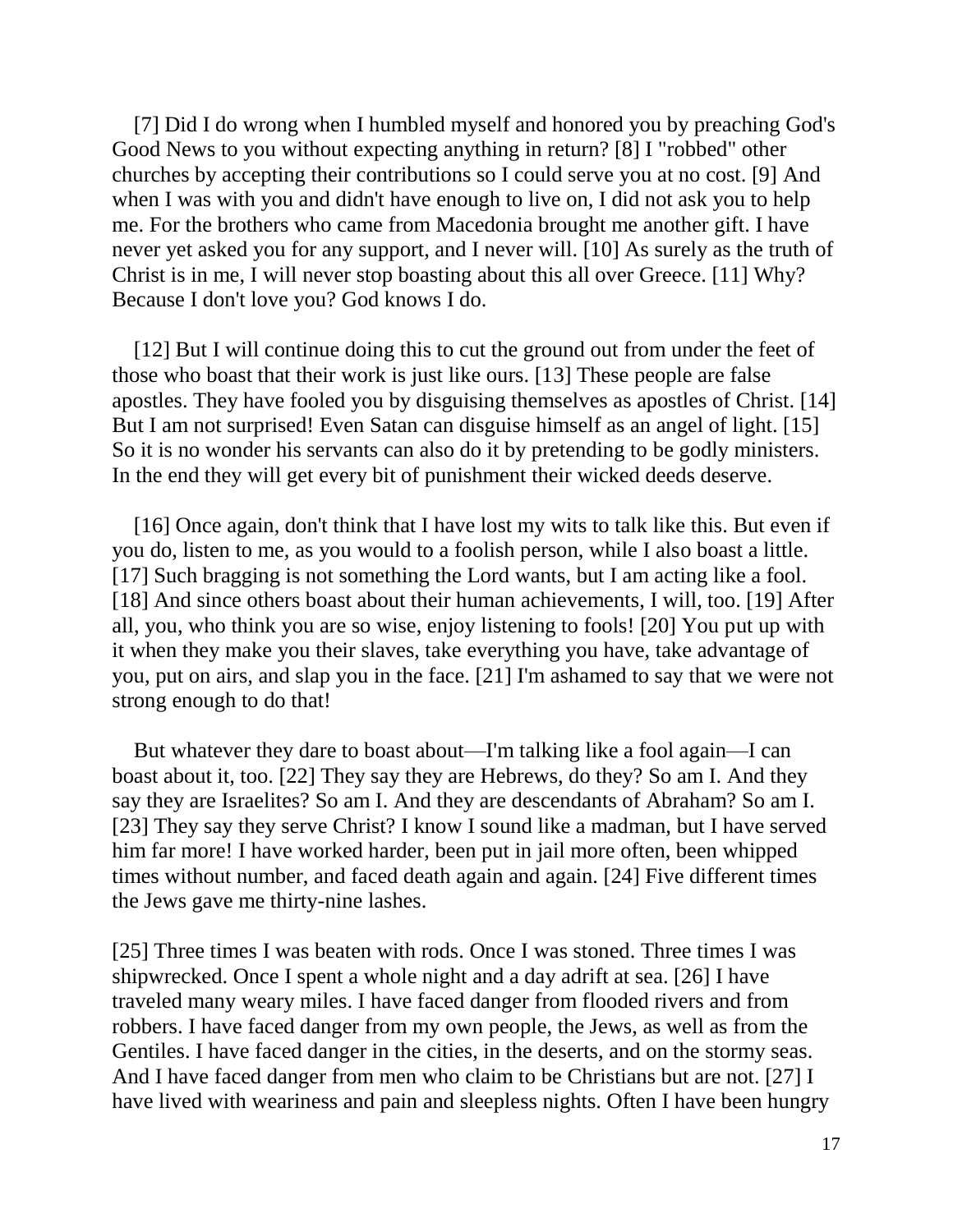and thirsty and have gone without food. Often I have shivered with cold, without enough clothing to keep me warm.

[28] Then, besides all this, I have the daily burden of how the churches are getting along. [29] Who is weak without my feeling that weakness? Who is led astray, and I do not burn with anger?

 [30] If I must boast, I would rather boast about the things that show how weak I am. [31] God, the Father of our Lord Jesus, who is to be praised forever, knows I tell the truth. [32] When I was in Damascus, the governor under King Aretas kept guards at the city gates to catch me. [33] But I was lowered in a basket through a window in the city wall, and that's how I got away!

 [12:1] This boasting is all so foolish, but let me go on. Let me tell about the visions and revelations I received from the Lord. [2] I was caught up into the third heaven fourteen years ago. [3] Whether my body was there or just my spirit, I don't know; only God knows. [4] But I do know that I was caught up into paradise and heard things so astounding that they cannot be told. [5] That experience is something worth boasting about, but I am not going to do it. I am going to boast only about my weaknesses. [6] I have plenty to boast about and would be no fool in doing it, because I would be telling the truth. But I won't do it. I don't want anyone to think more highly of me than what they can actually see in my life and my message, [7] even though I have received wonderful revelations from God. But to keep me from getting puffed up, I was given a thorn in my flesh, a messenger from Satan to torment me and keep me from getting proud.

 [8] Three different times I begged the Lord to take it away. [9] Each time he said, "My gracious favor is all you need. My power works best in your weakness." So now I am glad to boast about my weaknesses, so that the power of Christ may work through me. [10] Since I know it is all for Christ's good, I am quite content with my weaknesses and with insults, hardships, persecutions, and calamities. For when I am weak, then I am strong.

 [11] You have made me act like a fool—boasting like this. You ought to be writing commendations for me, for I am not at all inferior to these "super apostles," even though I am nothing at all. [12] When I was with you, I certainly gave you every proof that I am truly an apostle, sent to you by God himself. For I patiently did many signs and wonders and miracles among you. [13] The only thing I didn't do, which I do in the other churches, was to become a burden to you. Please forgive me for this wrong!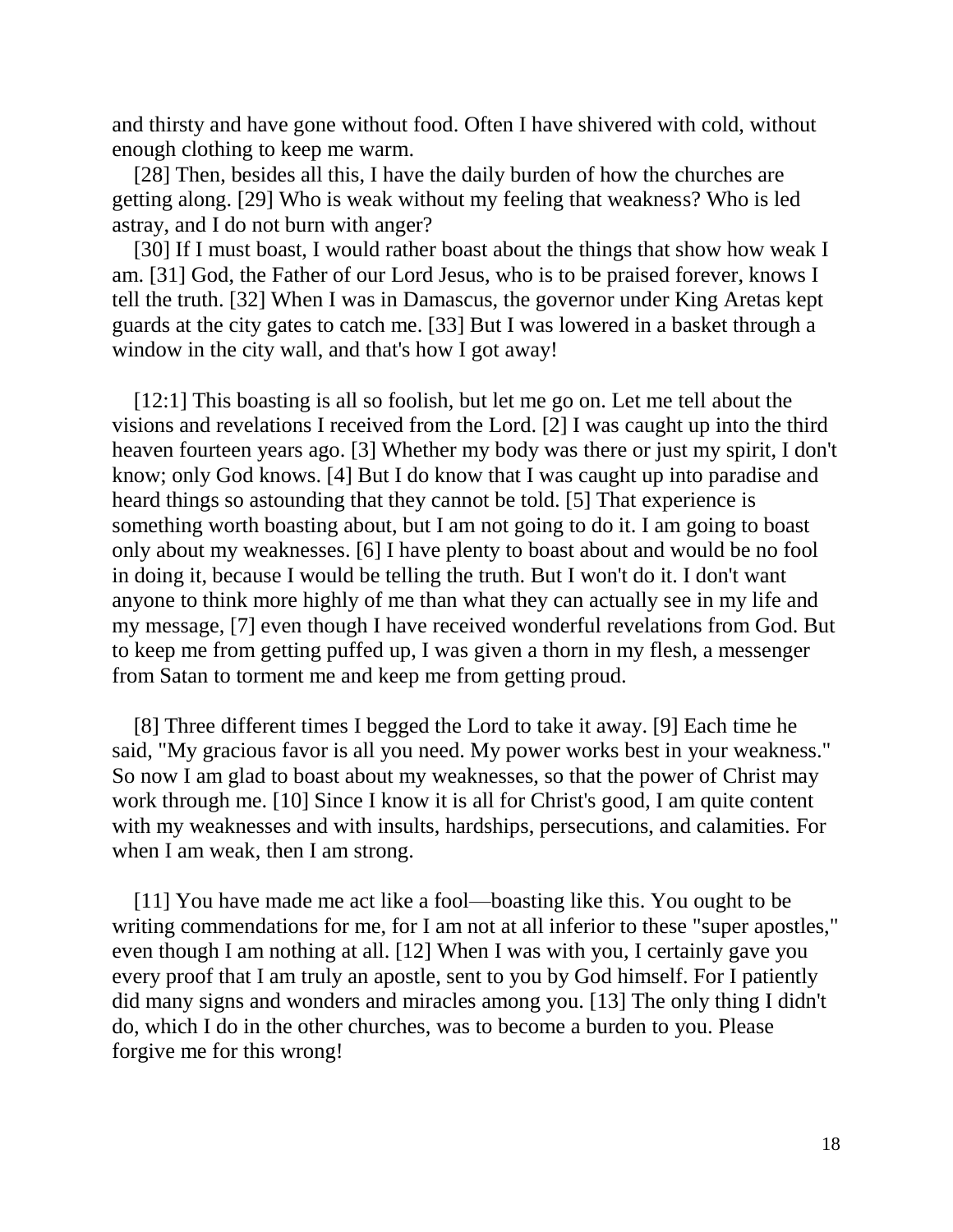[14] Now I am coming to you for the third time, and I will not be a burden to you. I don't want what you have; I want you. And anyway, little children don't pay for their parents' food. It's the other way around; parents supply food for their children. [15] I will gladly spend myself and all I have for your spiritual good, even though it seems that the more I love you, the less you love me.

 [16] Some of you admit I was not a burden to you. But they still think I was sneaky and took advantage of you by trickery. [17] But how? Did any of the men I sent to you take advantage of you? [18] When I urged Titus to visit you and sent our other brother with him, did Titus take advantage of you? No, of course not! For we both have the same Spirit and walk in each other's steps, doing things the same way.

 [19] Perhaps you think we are saying all this just to defend ourselves. That isn't it at all. We tell you this as Christ's servants, and we know that God is listening. Everything we do, dear friends, is for your benefit. [20] For I am afraid that when I come to visit you I won't like what I find, and then you won't like my response. I am afraid that I will find quarreling, jealousy, outbursts of anger, selfishness, backstabbing, gossip, conceit, and disorderly behavior. [21] Yes, I am afraid that when I come, God will humble me again because of you. And I will have to grieve because many of you who sinned earlier have not repented of your impurity, sexual immorality, and eagerness for lustful pleasure.

 [13:1] This is the third time I am coming to visit you. As the Scriptures say, "The facts of every case must be established by the testimony of two or three witnesses." [2] I have already warned those who had been sinning when I was there on my second visit. Now I again warn them and all others, just as I did before, that this next time I will not spare them.

 [3] I will give you all the proof you want that Christ speaks through me. Christ is not weak in his dealings with you; he is a mighty power among you. [4] Although he died on the cross in weakness, he now lives by the mighty power of God. We, too, are weak, but we live in him and have God's power—the power we use in dealing with you.

 [5] Examine yourselves to see if your faith is really genuine. Test yourselves. If you cannot tell that Jesus Christ is among you, it means you have failed the test. [6] I hope you recognize that we have passed the test and are approved by God.

 [7] We pray to God that you will not do anything wrong. We pray this, not to show that our ministry to you has been successful, but because we want you to do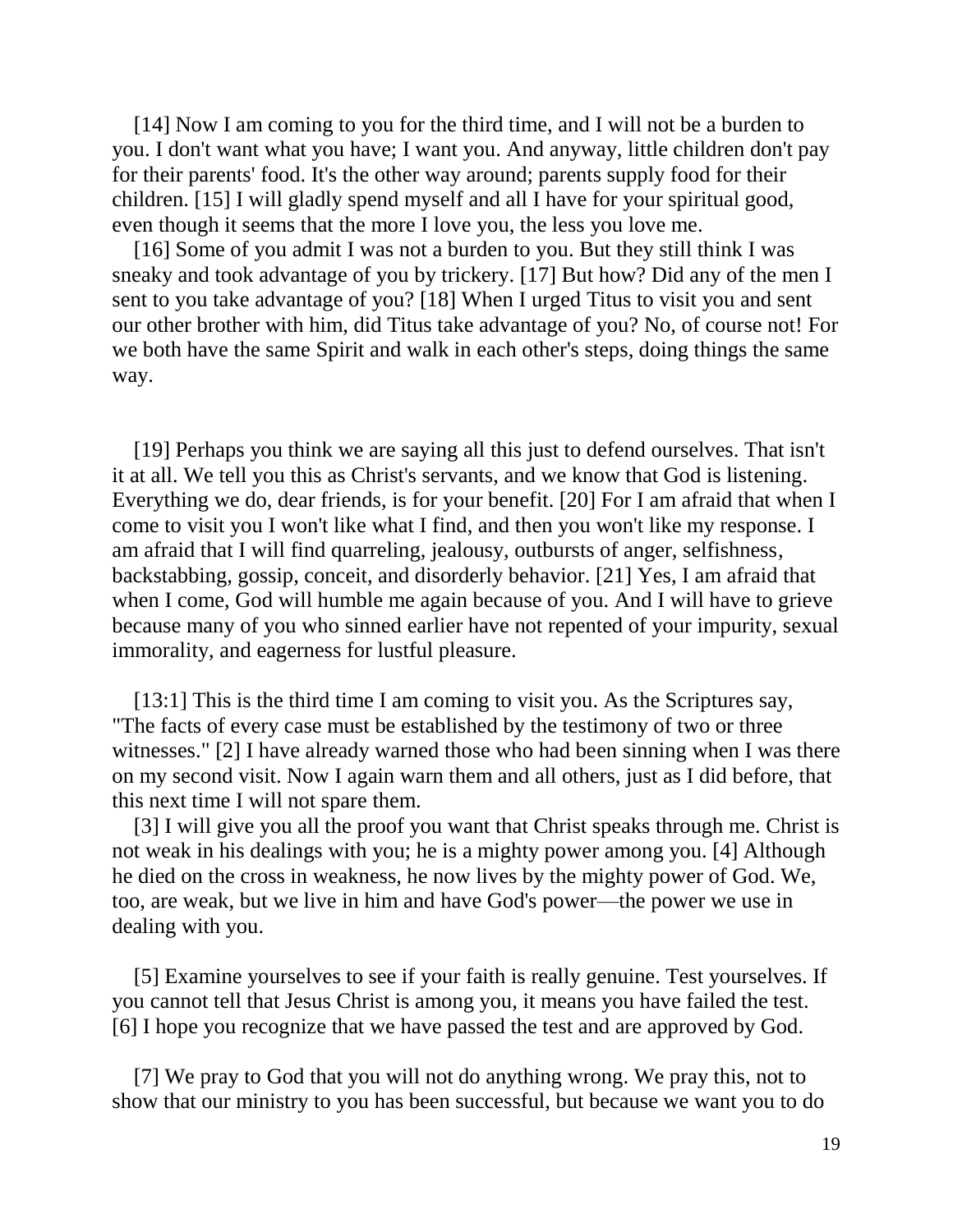right even if we ourselves seem to have failed. [8] Our responsibility is never to oppose the truth, but to stand for the truth at all times. [9] We are glad to be weak, if you are really strong. What we pray for is your restoration to maturity.

 [10] I am writing this to you before I come, hoping that I won't need to deal harshly with you when I do come. For I want to use the authority the Lord has given me to build you up, not to tear you down.

 [11] Dear brothers and sisters, I close my letter with these last words: Rejoice. Change your ways. Encourage each other. Live in harmony and peace. Then the God of love and peace will be with you.

[12] [12a] Greet each other in Christian love. [13] [12b] All the Christians here send you their greetings.

## **MEGATHEMES**

#### **THEME: Trials**

#### **EXPLANATION:**

Paul experienced great suffering, persecution, and opposition in his ministry. He even struggled with a personal weakness—a "thorn" in the flesh. Through it all, Paul affirmed God's faithfulness.

#### **IMPORTANCE:**

God is faithful. His strength is sufficient for any trial. When trials come, they keep us from pride and teach us dependence on God. He comforts us so we can comfort others.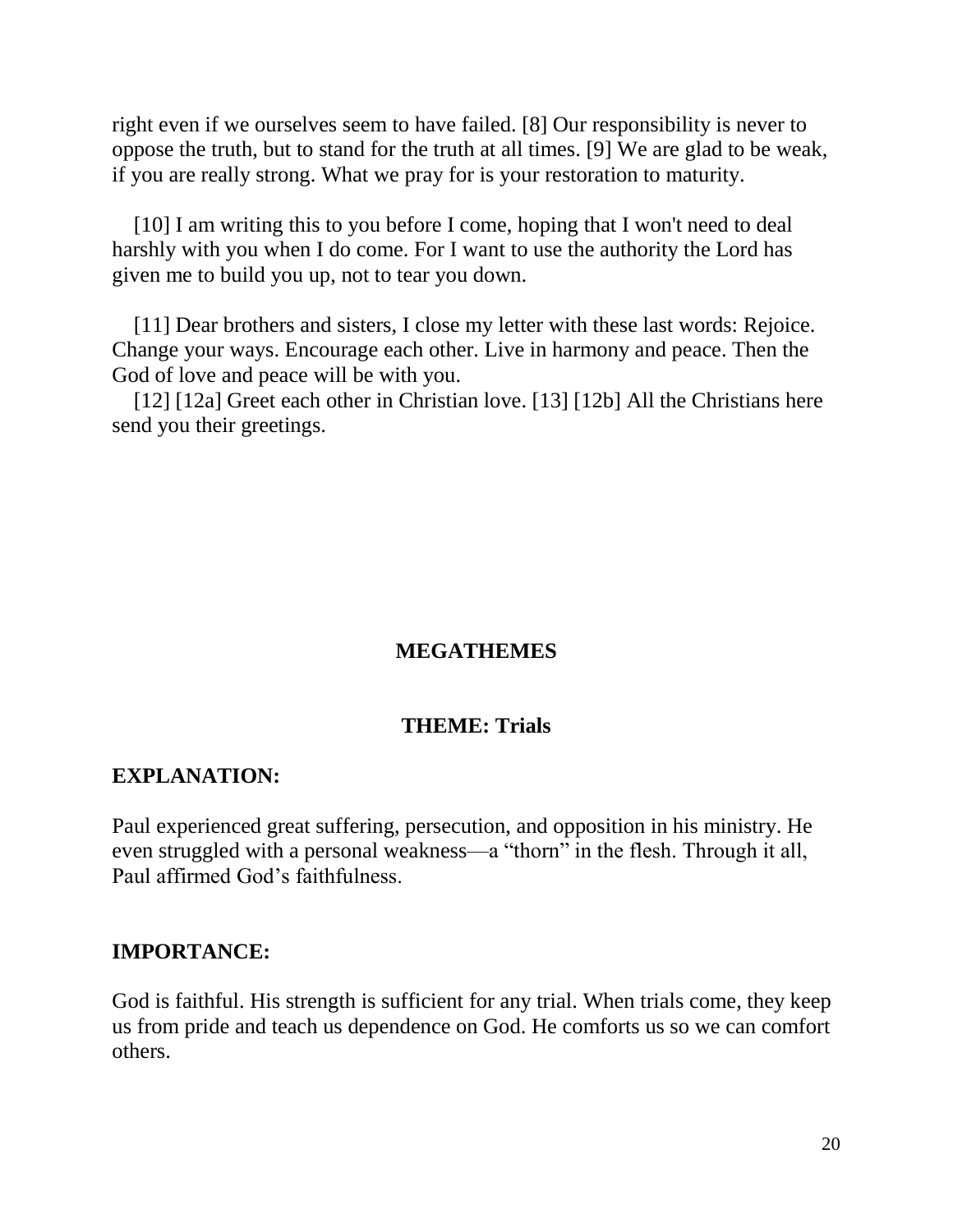## **THEME: Church discipline**

## **EXPLANATION:**

Paul defends his role in church discipline. Neither immorality nor false teaching could be ignored. The church was to be neither too lax nor too severe in administering discipline. The church was to restore the corrected person when he or she repented.

## **IMPORTANCE:**

The goal of all discipline in the church should be correction, not vengeance. For churches to be effective, they must confront and solve problems, not ignore them. In everything, we must act in love.

# **THEME: Hope**

## **EXPLANATION:**

To encourage the Corinthians as they faced trials, Paul reminded them that they would receive new bodies in heaven. This would be a great victory in contrast to their present suffering.

# **IMPORTANCE:**

To know we will receive new bodies offers us hope. No matter what adversity we face, we can keep going. Our faithful service will result in triumph.

# **THEME: Giving**

# **EXPLANATION:**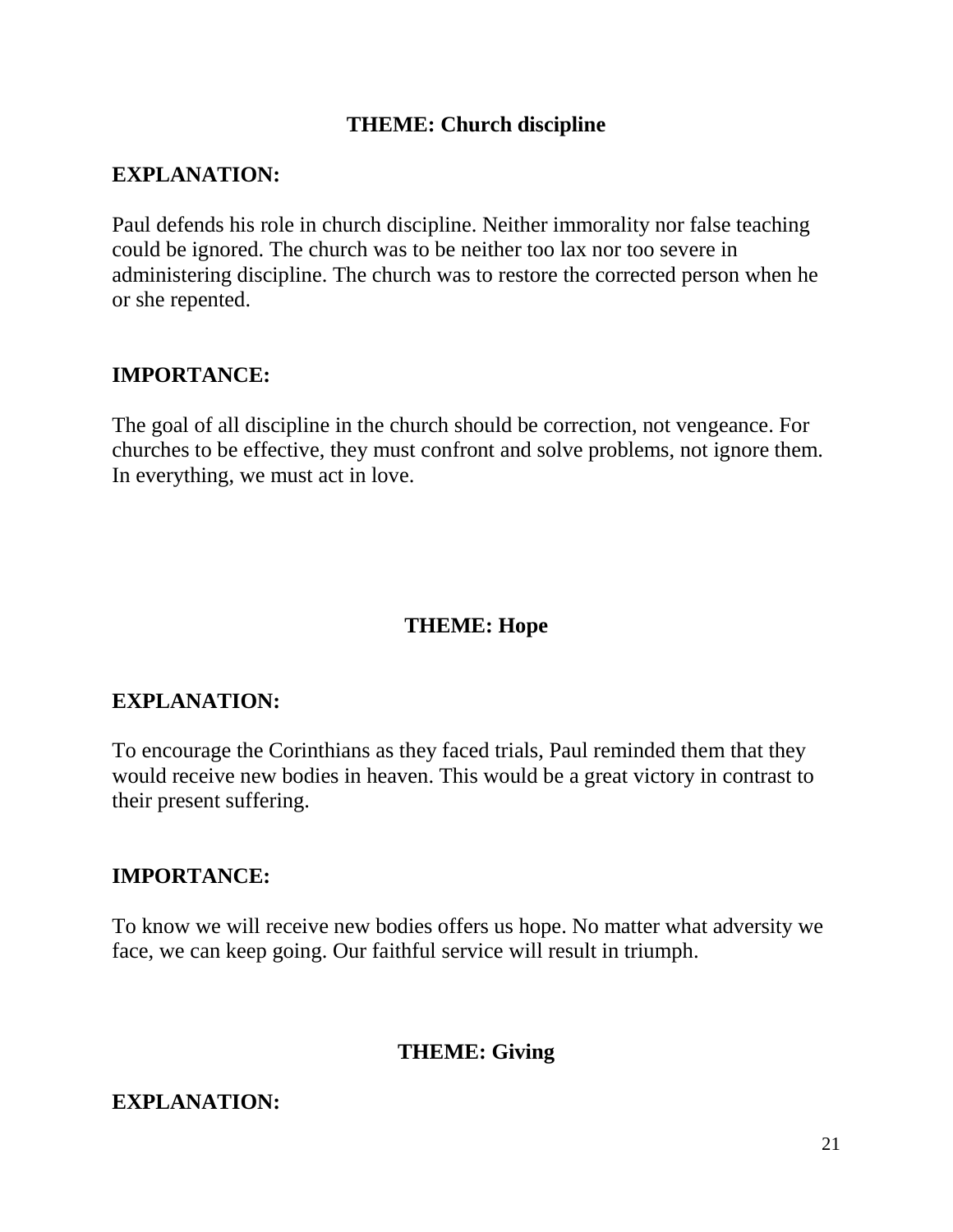Paul organized a collection of funds for the poor in the Jerusalem church. Many of the Asian churches gave money. Paul explains and defends his beliefs about giving, and he urges the Corinthians to follow through on their previous commitment.

## **IMPORTANCE:**

Like the Corinthians, we should follow through on our financial commitments. Our giving must be generous, sacrificial, well planned, and based on need. Our generosity not only helps those in need but enables them to thank God.

# **THEME: Sound doctrine**

## **EXPLANATION:**

False teachers were challenging Paul's ministry and authority as an apostle. Paul asserts his authority in order to preserve correct Christian doctrine. His sincerity, his love for Christ, and his concern for the people were his defense.

## **IMPORTANCE:**

We should share Paul's concern for correct teaching in our churches. But in so doing, we must share his motivation—love for Christ and people—and his sincerity.